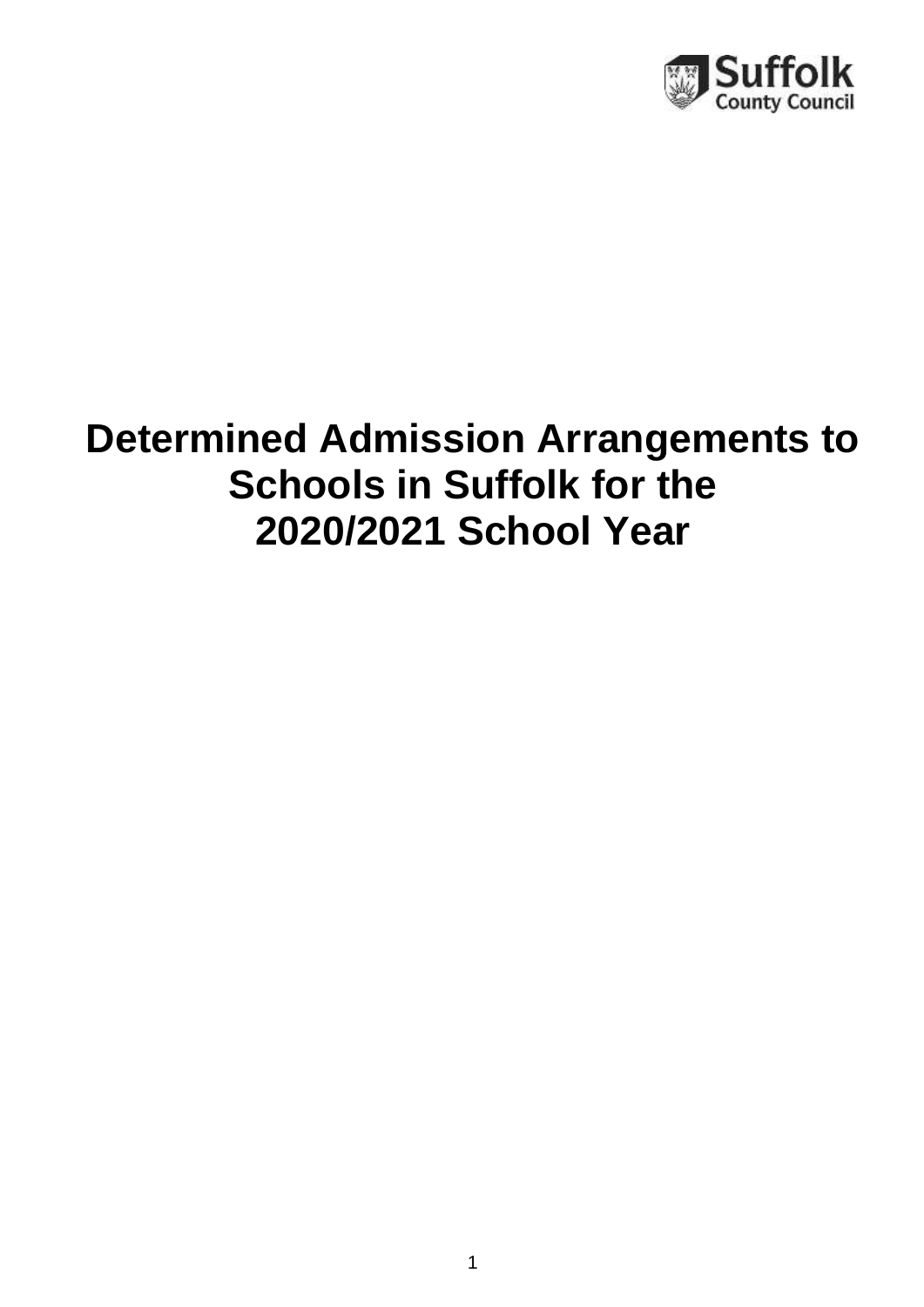# **Contents**

| <b>Section</b> |                                                                                                                                                                                   | Page No |
|----------------|-----------------------------------------------------------------------------------------------------------------------------------------------------------------------------------|---------|
| 1.             | Introduction - Admissions to schools in Suffolk 2020/2021                                                                                                                         | 3       |
| 2.             | Suffolk County Council's admissions oversubscription criteria for<br>all Suffolk community and voluntary controlled schools for the<br>2020/2021 school year                      | 4       |
| 3.             | <b>Co-ordinated Admissions Scheme for Schools in Suffolk</b><br>2020/2021                                                                                                         | 8       |
|                | Annex One: Primary (including infant, junior and middle) schools'<br>admissions timetable for the 2020/2021 school year                                                           | 20      |
|                | <b>Annex Two: Secondary (including high and upper) schools'</b><br>admissions timetable for the 2020/2021 school year                                                             | 21      |
| 4.             | Published Admission Numbers (PANs) for the 2020/2021 school<br>year                                                                                                               | 22      |
| 5.             | <b>Suffolk's relevant area for Admissions</b>                                                                                                                                     | 30      |
| 6.             | <b>Suffolk County Council's Supplementary Information Form (SIF)</b><br>2020/2021: to support applications to Church of England<br><b>Voluntary Controlled Schools in Suffolk</b> | 35      |
| 7.             | <b>Regulations</b>                                                                                                                                                                | 37      |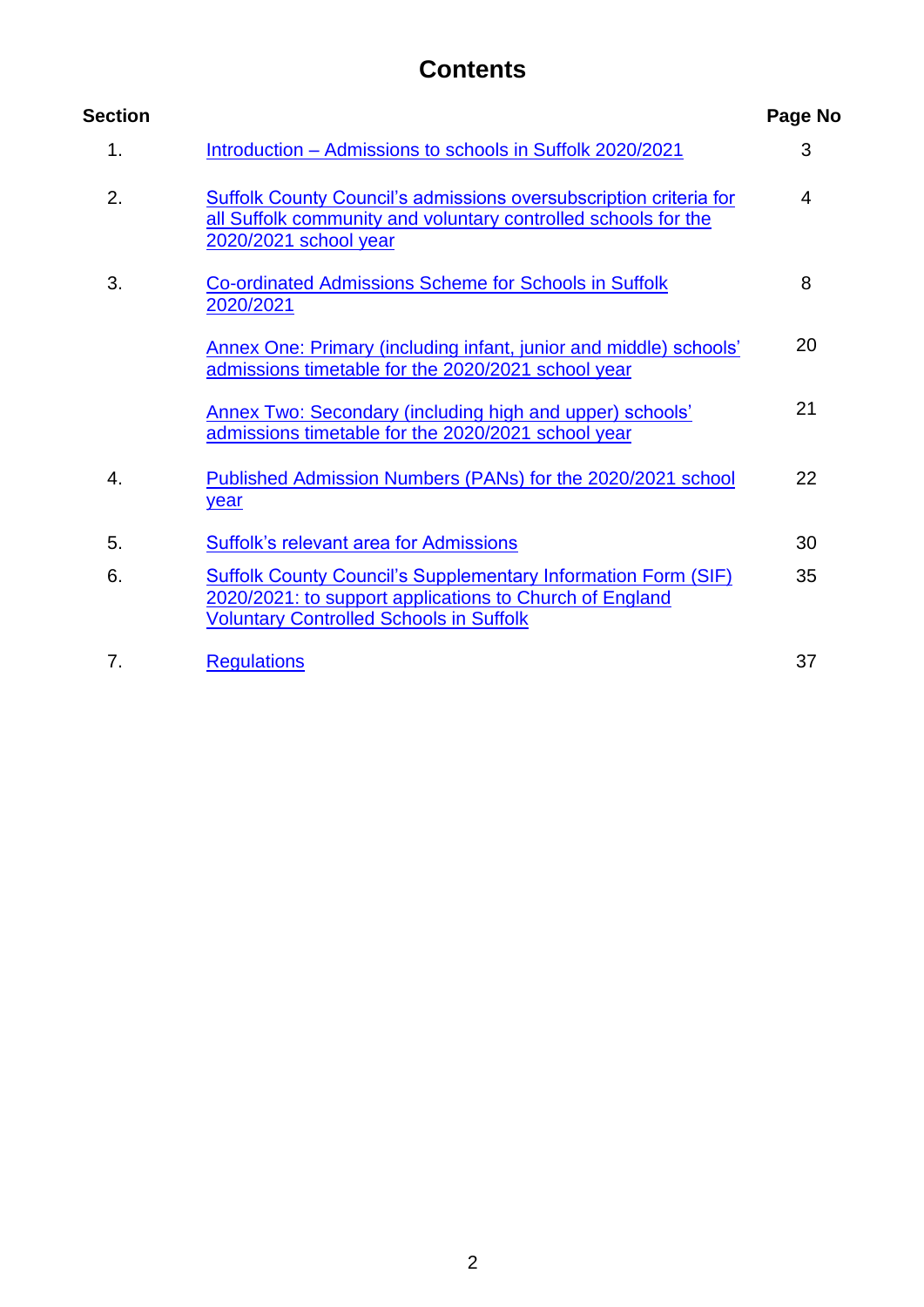# <span id="page-2-0"></span>**Section 1 Introduction – Admissions to schools in Suffolk 2020/2021**

Suffolk County Council is responsible for co-ordinating the admission arrangements to the normal year of entry for all community, voluntary controlled, voluntary aided, foundation, free schools and academies in Suffolk.

We do not co-ordinate in-year applications because there is no longer a requirement for us to do this. Parents who wish to apply for a community or voluntary controlled school must still apply to our Admissions Team. However, parents who wish to make an in-year application to a voluntary aided, foundation, free school or academy need to apply to that school directly.

We are also responsible for deciding the admission arrangements for community and voluntary controlled schools in Suffolk. During the Autumn term 2018 we consulted schools, parents, other stakeholders and our neighbouring authorities on our proposed arrangements and these have now been agreed.

The governing bodies/academy trusts of voluntary aided, foundation, free schools and academies decide the admission arrangements for their own schools, and they must be agreed by 28 February 2019. These arrangements can be found at **www.suffolk.gov.uk/admissions**  under the 2020/2021 school year.

Any objections to these arrangements must be made to the Schools Adjudicator by **15 May 2019**. Further information is available on the Schools Adjudicator's website **www.gov.uk/government/organisations/office-of-the-schools-adjudicator**.

If you would like further information about these arrangements or about how to object please contact us on 0345 600 0981 (local rate) or write to the Senior Infrastructure Officer (Admissions and Transport), Endeavour House, 8 Russell Road, Ipswich, IP1 2BX.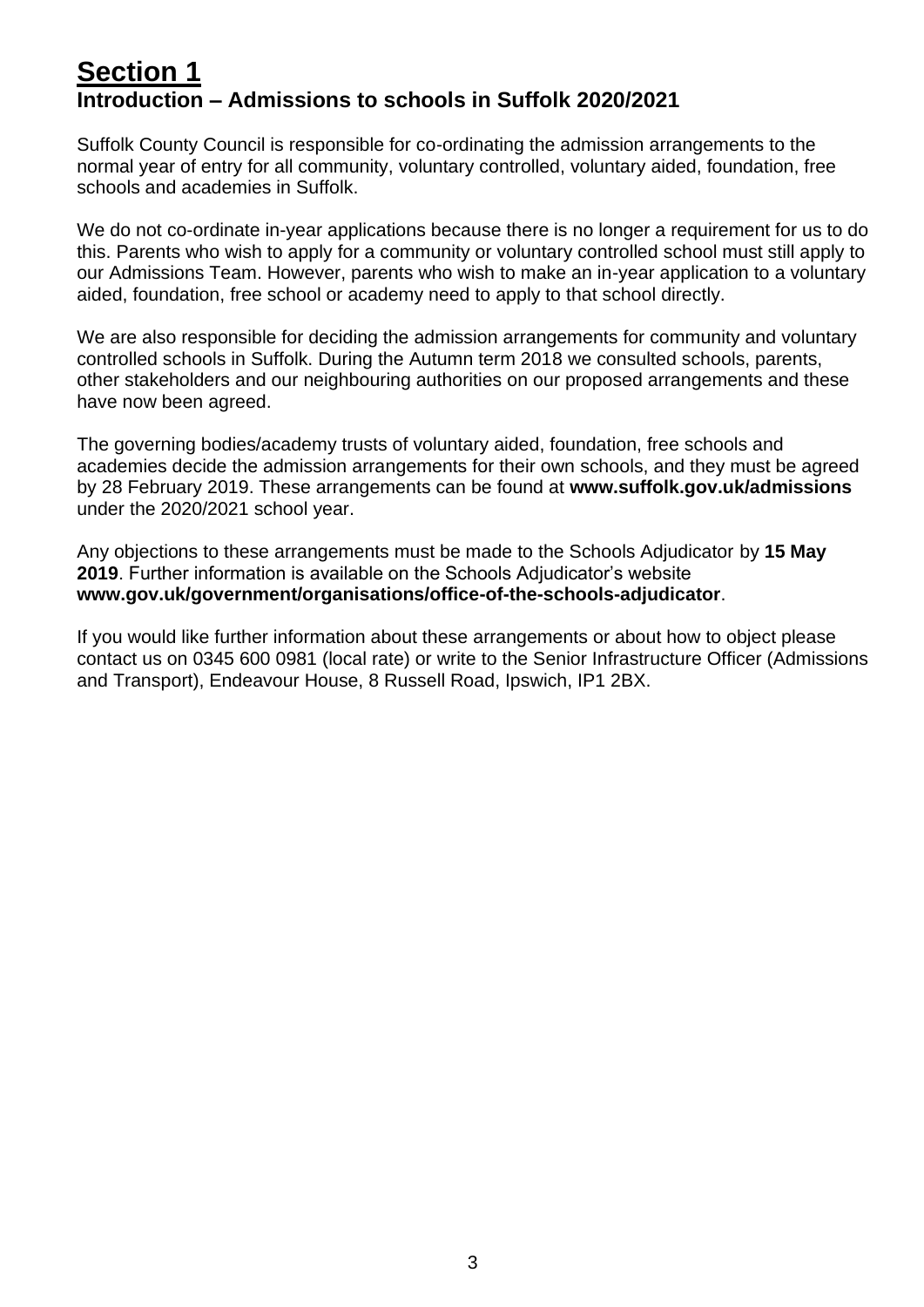# <span id="page-3-0"></span>**Section 2**

# **Suffolk County Council's admissions oversubscription criteria for all Suffolk community and voluntary controlled schools for the 2020/2021 school year**

If the number of applications for a school is greater than its Published Admission Number (PAN), we use our admissions oversubscription criteria to decide who gets a place.

### **Children who have an Education, Health and Care plan which names the school must by law be offered a place at that school.**

The following admissions oversubscription criteria show the order of priority for places at community and voluntary controlled schools (and at those foundation, voluntary aided schools and academies where they have agreed to operate the same policy as Suffolk County Council).

For applications to the normal year of entry at a school, these criteria will be applied according to the circumstances existing before midnight at the end of the closing date.

For in-year applications, these criteria will be applied according to the circumstances existing at the time of application.

| $\overline{1}$ | Children in care (looked after children) and children who were previously in care<br>(children who were looked after, but ceased to be so because they were adopted or<br>became subject to a child arrangements order or special guardianship order,<br>immediately following having been in care).                                                                                                                                                                                                                                                                                                    |
|----------------|---------------------------------------------------------------------------------------------------------------------------------------------------------------------------------------------------------------------------------------------------------------------------------------------------------------------------------------------------------------------------------------------------------------------------------------------------------------------------------------------------------------------------------------------------------------------------------------------------------|
| 2              | Sibling: where the child has a sibling in the school or a sibling has already been offered<br>a place at the school, and where the sibling will still be attending the school at the time<br>of admission but not in the sixth form. Priority will be given, where necessary, to<br>applications where there is the smallest age gap.                                                                                                                                                                                                                                                                   |
|                | The term 'sibling' includes: natural, half, step, and adopted brothers and sisters; a<br>child of the partner of the parent/carer; and children who are fostered into the family.<br>In all these cases, the child and their sibling will both be living at the same address<br>(that is where the child is ordinarily resident) in a single family unit. This means that<br>children from different family units, where those separate families are living together<br>at the same address, are not considered siblings under this criterion.                                                          |
|                | The sibling criterion will also apply to applications to the three-paired infant and junior<br>schools in Suffolk:                                                                                                                                                                                                                                                                                                                                                                                                                                                                                      |
|                | Maidstone Infant and Causton Junior Schools, Felixstowe;<br>$\overline{\phantom{0}}$<br>Fairfield Infant and Colneis Junior Schools, Felixstowe;<br>$\frac{1}{2}$<br>Springfield Infant and Springfield Junior Schools, Ipswich.                                                                                                                                                                                                                                                                                                                                                                        |
|                | We will treat these applicants as siblings when the older child is already attending the<br>junior school or will be offered a junior school place in the normal year of entry. In<br>cases where the younger child is about to start in the Reception Year group in the<br>infant school and the older child is due to transfer to the paired junior school, we will<br>treat both applicants as siblings. Similarly, we will use the sibling criterion for an<br>application to a junior school if the younger child is already attending or has been<br>offered a place at the paired infant school. |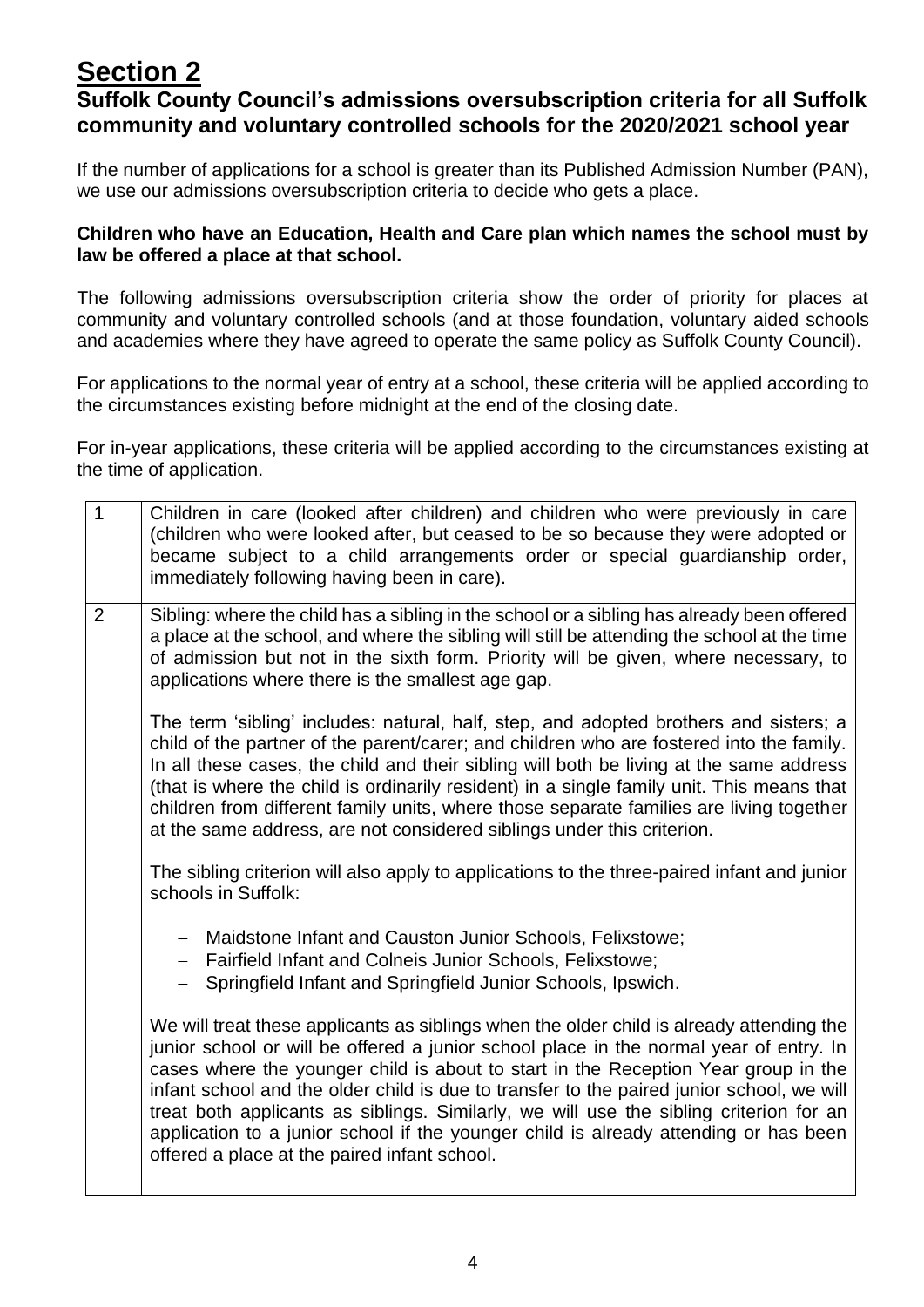| 3              | Children who are <b>ordinarily resident</b> in the catchment area.                                                                                                                                                                                                                                                                                                                                                                                                                                                                                                                                                                                                      |  |
|----------------|-------------------------------------------------------------------------------------------------------------------------------------------------------------------------------------------------------------------------------------------------------------------------------------------------------------------------------------------------------------------------------------------------------------------------------------------------------------------------------------------------------------------------------------------------------------------------------------------------------------------------------------------------------------------------|--|
|                | Places will be allocated in the following priority order:                                                                                                                                                                                                                                                                                                                                                                                                                                                                                                                                                                                                               |  |
|                | If the school is voluntary controlled, children whose parents/carers are applying<br>a)<br>on the grounds that the child and/or the family are practising members of the<br>Church of England (or other church within the Worldwide Anglican<br>Communion). You must complete a Suffolk County Council Supplementary<br>Information Form (SIF). This SIF must specifically state that you and/or your<br>child are a practising member of the Church of England (or other church within<br>the Worldwide Anglican Communion), which means you and/or your child go to<br>an Anglican church regularly, that is to say at least once a month.                            |  |
|                | b)<br>Children who live nearest to the school. We will measure the distance by a<br>straight line ('as the crow flies'). All straight line distances are calculated<br>electronically by Suffolk County Council using data provided jointly by the Post<br>Office and Ordnance Survey. The data plots the co-ordinates of each property<br>and provides the address-point between which the straight line distance is<br>measured and reported to three decimal places. Where there is more than one<br>home within a single building (for example apartments) we will measure to a<br>single point within that building irrespective of where those homes are located. |  |
| $\overline{4}$ | Children who live outside the school's catchment area in the same priority order as<br>set out in (a) and (b) above.                                                                                                                                                                                                                                                                                                                                                                                                                                                                                                                                                    |  |

# **Notes**

### **Children in care (looked after children)**

A 'child in care' or a 'looked after child' is a child who is (a) in the care of a local authority, or (b) being provided with accommodation by a local authority in the exercise of their social services functions (see the definition in Section 22(1) of the Children Act 1989).

### **Children previously in care (previously looked after children)**

Children previously in care (previously looked after children) includes children who were adopted under the Adoption Act 1976 (section 12 adoption orders) and children who were adopted under the Adoption and Children Act 2002 (section 46 adoption orders). Child arrangements orders are defined in section 8 of the Children Act 1989, as amended by section 12 of the Children and Families Act 2014. Child arrangements orders replace residence orders and any residence order in force prior to 22 April 2014 is deemed to be a child arrangements order.

### **Religious grounds criterion**

The website used to confirm membership of the Church of England is **www.churchofengland.org.** For families moving to Suffolk from other countries, the website to confirm membership of churches within the Worldwide Anglican Community is **www.anglicancommunion.org.** 

### **Distance tie-breaker**

It is possible that the PAN of the school will be reached in any one of the categories set out above. For this reason, all applications will be prioritised according to the criteria described. Decisions will be made about the offer of places in accordance with those priorities. If it is necessary to use a tie-breaker to distinguish between two or more applications, a distance criterion will be used. We will give priority to the applicants who live nearest to the school as measured by a straight line.

In the unlikely event that two applicants competing for a single place at a school live the same distance from the school, the place will be offered to one applicant on the basis of lots drawn by an officer of Suffolk County Council not involved with admissions.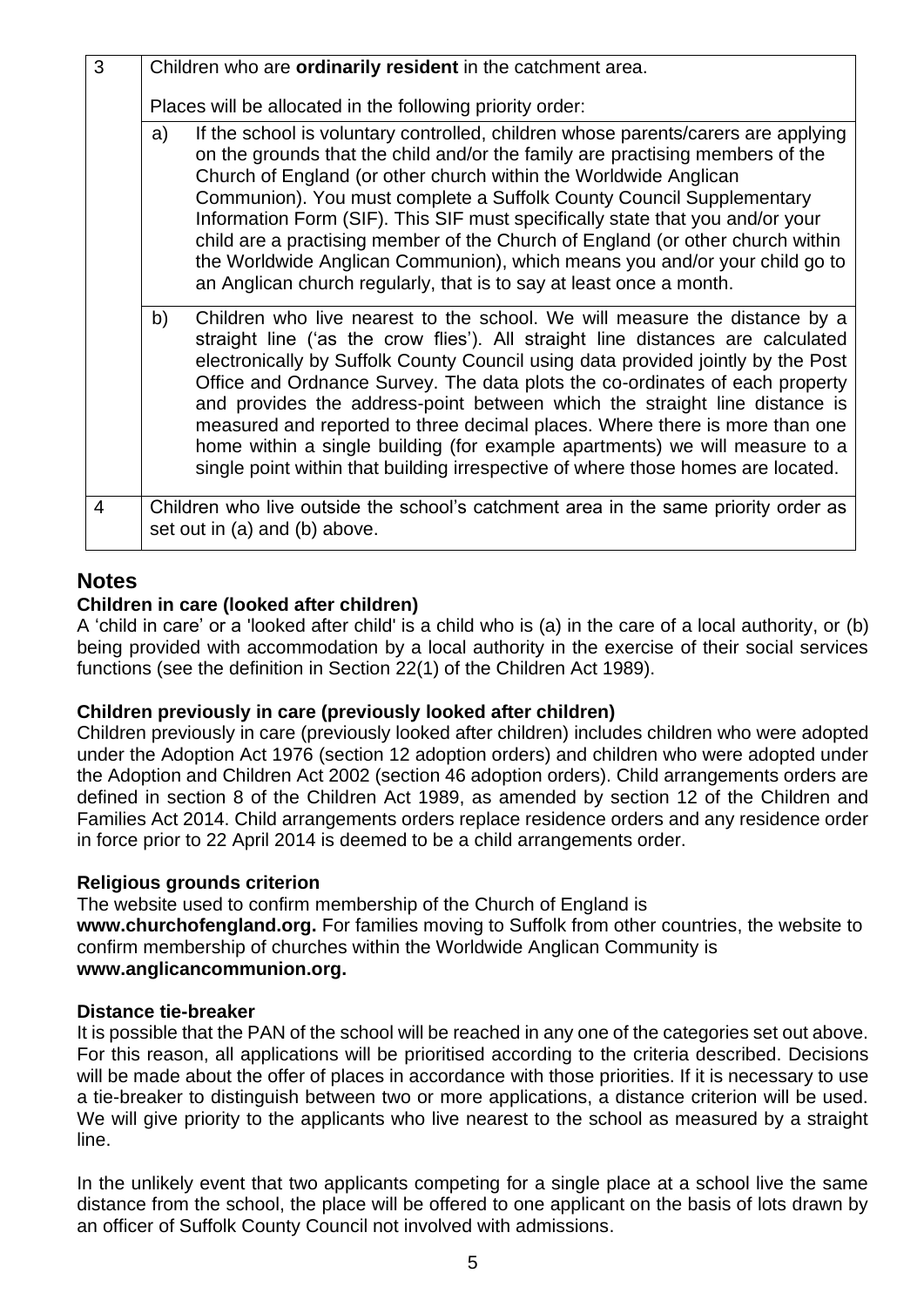### **Twins, triplets and other multiple births**

If the final place available at a school is offered to a twin, triplet or other multiple birth and the remaining sibling/s would ordinarily be refused, Suffolk County Council will offer places to the remaining sibling/s at the same school. The law requires that this will apply even in those primary schools where this would mean that more than 30 pupils would be admitted to an infant class.

### **Waiting lists**

If you apply for a school place in the normal year of entry and one or more of your preferences are refused, your child's name will automatically be placed on a waiting list for these schools. Names are placed on the waiting list in the priority order set out in our admissions oversubscription criteria.

The order of the waiting list can change each time a child's name is added or the circumstances of a child already on the list changes. As a result, a child's place on the list can go up or down (for example due to withdrawals or late applications). If you change your address while your child is on a waiting list, you must let us know. Please be aware that this may change your child's position on the waiting list. Written evidence of this will be required.

Having your child's name on a waiting list will not affect your right to appeal for any of the schools you have been refused a place at. Late applicants will be added to any waiting lists in oversubscription priority order if their parental preferences cannot be met.

If a place becomes available at a school, it will be offered to the child who is ranked highest on the waiting list. Places are not offered based on the date on which names were placed on the list. The waiting lists will close on 31 December 2020.

Suffolk County Council does not hold waiting lists for in-year applicants.

### **Making another application for a place at the same school**

A parent/carer can apply for a place for their child at any time to any school outside of the normal admissions round. However, if your application for a school place is refused, we will not determine a further application for a place in the same school in the same school year, unless there has been a significant change in the circumstances of the parent/carer, child or school. Such circumstances might be a house move or a place becoming available at the school.

If there is no significant change in circumstances, you can make another application for the following school year. However, this will not normally be considered more than one term ahead of the date when you want your child to start at the school.

### **Ordinarily resident**

By ordinarily resident we mean the place where your child usually lives. We consider this to be where they sleep overnight. We may need proof of this address. If you use another address to give the impression that your child lives at a different address to where they are ordinarily resident, such as a second home or a grandparent's address, so that you have a higher priority for a place at that school; we consider this to be a fraudulent application. Where a child lives at two or more addresses, each for part of the week, the address at which the child is ordinarily resident will be considered to be the address that the child lives at for most of the week (excluding weekends and school holidays). Separate evidence in writing from each parent must be provided to confirm the child's living arrangements at the time of application.

In cases where the child spends an equal proportion of the school week at two or more different addresses, evidence of which is to be considered the main contact address will be required to support the application. Agreement in writing by the parents will be required to state which address is to be used as the ordinarily resident address. This address will then be used when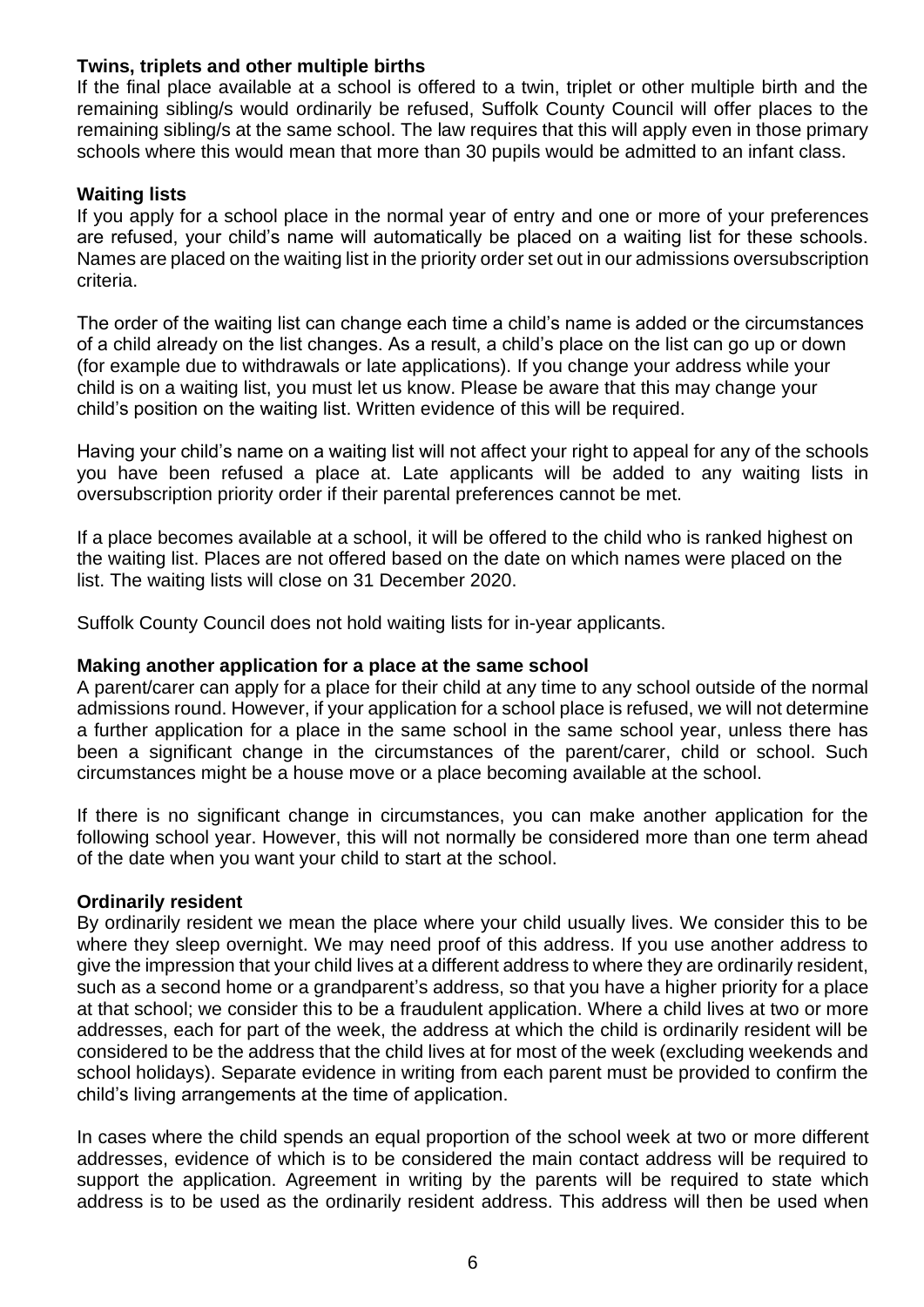processing all school preferences expressed. It is not acceptable to use one address for one school preference and another address for another school preference.

If we are aware of a parental dispute affecting the application, we may not be able to deal with the application and you may need to seek independent legal advice in order to resolve the matter.

#### **Catchment area schools**

Every community and voluntary controlled school serves an area of streets or villages. Catchment area maps are available online at **www.suffolk.gov.uk/catchmentmaps.** If you live near to a boundary line on the map, please check your address against the catchment area and/or street lists at **www.suffolk.gov.uk/admissions**. A list or copy of a map can also be obtained from the Admissions Team.

#### **Applications for a place outside the normal age group**

It is expected that children will normally be educated within their chronological year group. However, when requested to do so by the parent, admission authorities will make decisions on the basis of the circumstances of each case and in the best interests of the child concerned in line with the School Admissions Code (December 2014). We are awaiting further guidance or a change to the School Admissions Code regarding this and would comply with new legislation. This may apply when a parent wishes to delay their summer born (April to August) child entry to full-time education in the Reception Year group until the following school year when they become of statutory school age.

For community and voluntary controlled schools, a request can be made in writing for a delayed or accelerated transfer to the Admissions Team. This will need to include, where relevant, any supporting evidence. An application for the child's normal transfer year group should be made at the same time. The request with a CAF1 application form must be sent to the Admissions Team by the relevant national closing dates. Even if the request is agreed there is no guarantee there will be a place available at the preferred school(s).

Officers at Suffolk County Council will make a decision on the request, taking into account the views of the headteacher of the school(s) concerned. The Admissions Team will write to the parent or carer with the outcome including the reasons for the decision. If the request is refused the parent or carer will be given details of how to complain.

### **Deferred entry for the Reception Year**

Parents offered a place in the Reception Year for their child have a right to defer the date their child is admitted, or to take the place up part-time, until the child reaches compulsory school age. Places cannot be deferred beyond the beginning of the final term of the school year for which the offer was made.

Children reach compulsory school age on the prescribed day following their fifth birthday (or on their fifth birthday if it falls on a prescribed day). The prescribed days are 31 August, 31 December and 31 March.

### **Appeals**

All applicants refused a place have a right of appeal to an independent appeal panel constituted and operated in accordance with the School Admission Appeals Code. Information on how to make an appeal will be provided in the letter refusing your child a school place.

### **Criteria for admission to sixth form**

Schools deal directly with applications for entry to their sixth forms. For entry to individual courses, schools typically make an assessment based on an applicant's achievements at GCSE.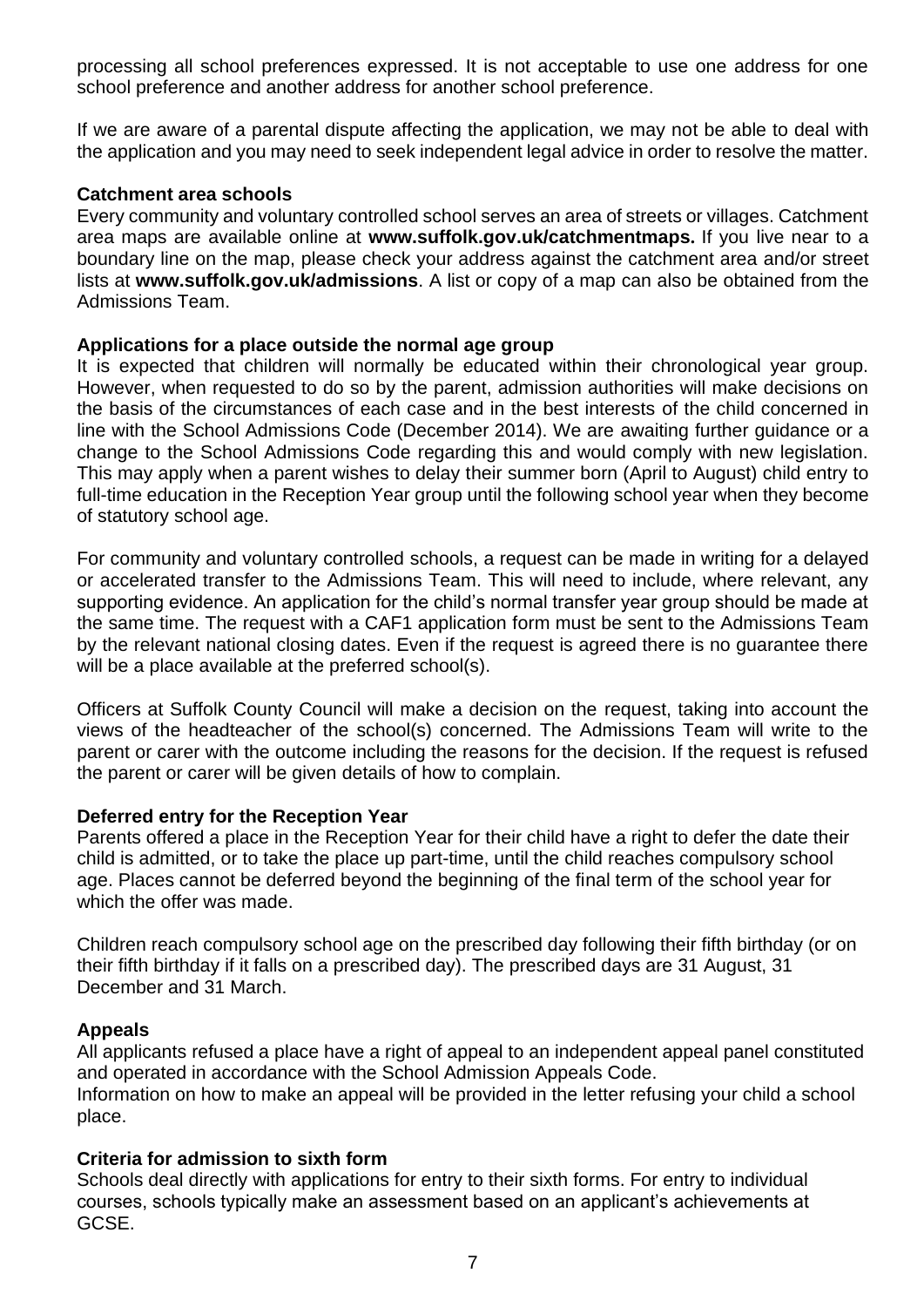# <span id="page-7-0"></span>**Section 3 Co-ordinated Admissions Scheme for Schools in Suffolk 2020/2021**

# **Introduction**

- 1. This Scheme has been drawn up in order to ensure that all applications for the admission of statutory aged pupils to a community school, voluntary controlled school or an Own Admission Authority (OAA) school (which includes voluntary aided, foundation, academies and free schools) in Suffolk are handled fairly, consistently and efficiently.
- 2. The Scheme does not apply to post 16 admissions.
- 3. The Scheme complies with all relevant legislation and with the guidance contained in the School Admissions Code (December 2014).
- 4. Where reference is made to primary schools in this document this will be taken to mean primary, infant, junior and middle schools. Where reference is made to secondary schools in this document this will be taken to mean high and upper schools.
- 5. For admissions purposes, Suffolk middle schools are included in the primary admissions timetable. This is because, at the time of application for a place at a middle school, the children are of primary age.
- 6. The Scheme applies to all primary and secondary schools in Suffolk for the normal admissions round. That is the community and voluntary controlled schools for which Suffolk County Council is the admissions authority. As well as the voluntary aided, foundation, academies and free schools for which the governing body or academy trust is the admissions authority. These are known as Own Admission Authority (OAA) schools.
- 7. The Scheme also applies to all community and voluntary controlled schools for in-year admissions.

# **Definitions**

8. **Academy:** A school run by the governing body or academy trust. They are the admissions authority responsible for setting the admissions arrangements.

**ADM1 (in-year application form):** The in-year paper application form for foundation, voluntary aided, free schools and academies provided by Suffolk County Council. The school may have its own application form.

**Admissions Authority:** Suffolk County Council is responsible for admissions to community and voluntary controlled schools. The governing body or academy trust is responsible for the admissions to foundation, voluntary aided, free schools and academies.

**Admissions Team:** The Local Authority staff who deal with applications.

**CAF1 (normal year of entry application form):** The paper application form for the normal year of entry.

**CAF2 (in-year application form):** The paper application form for in-year admissions for community and voluntary controlled schools.

**Community school:** Suffolk County Council runs the school and decides the admissions arrangements.

**Foundation school:** A school run by the school governors. The governing body is the admissions authority responsible for setting the admissions arrangements.

**Free school:** A school run by the governing body or academy trust. They are the admissions authority responsible for setting the admissions arrangements.

**Home Authority:** The Local Authority in which the child lives.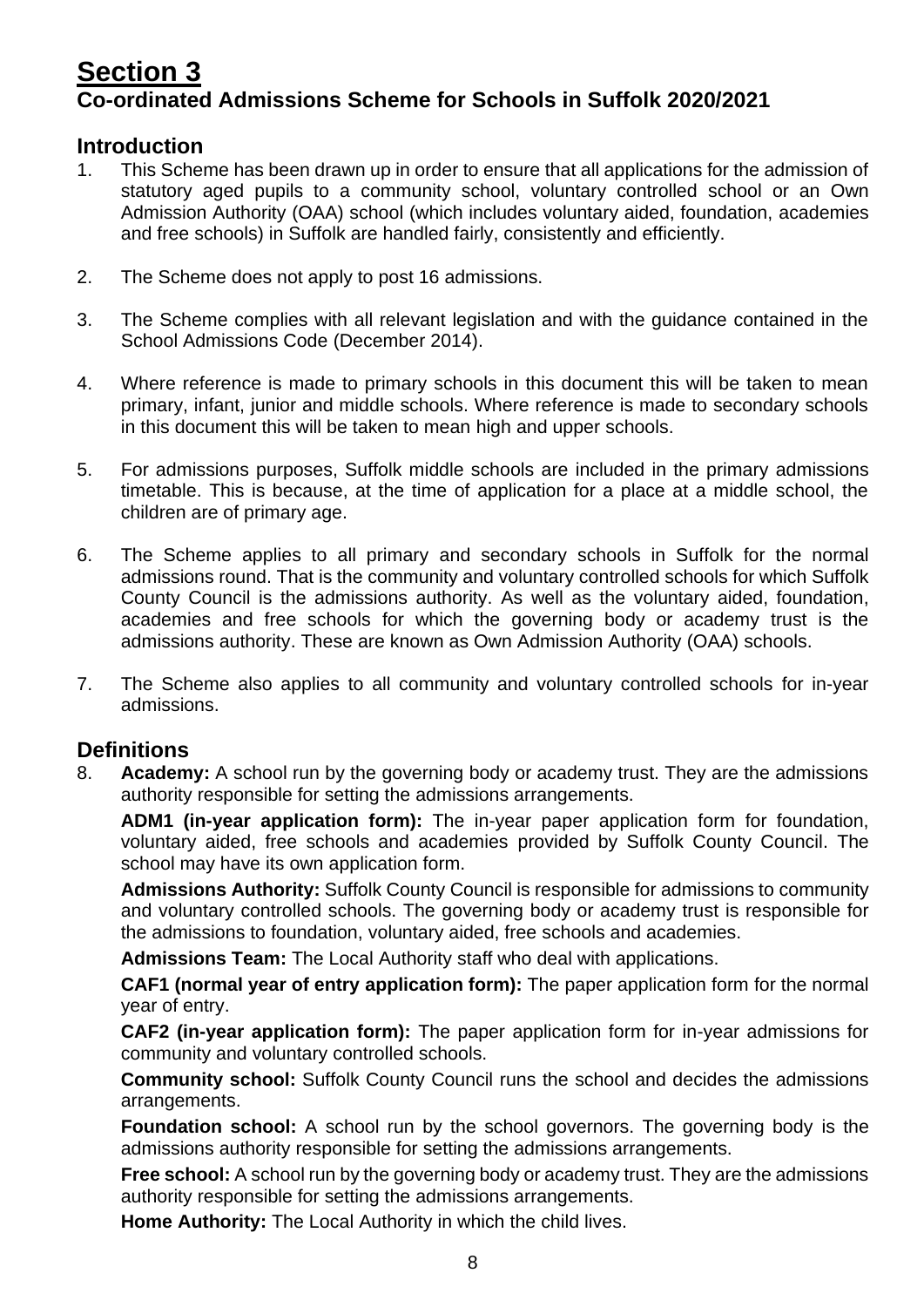**In-year applications:** Applications made at different times of the year to the normal admissions round.

Local Authority (LA): Suffolk County Council is the LA in this Scheme unless indicated otherwise.

**Maintaining Local Authority (LA):** The LA in which the school is located.

**Normal admissions round:** The set period of time when applications and decisions are made for children to start school full-time, or to move on to their next school, in the following year.

**Normal year of entry:** The normal year of entry for full-time pupils in the age range served by the school.

**Online application:** The electronic application made via the internet for on time applications at **www.suffolk.gov.uk/admissions** for a school place as part of the normal year of entry.

**Ordinarily resident:** This is the place where your child usually lives (refer to details in paragraphs 53 and 54).

**Own Admission Authority (OAA) schools:** These are foundation, voluntary aided, free schools and academies. The governing body or academy trust makes decisions on applications.

**Published Admission Number (PAN):** This is the set number of places at a school in any one year. Although the PAN applies to the year of entry, this number is normally applied across all year groups in the school. However, there may be occasions where this is not possible.

**Parent:** For the purposes of education law, section 576 of the Education Act 1996 defines a 'parent' as:

- − all natural (biological) parents, whether they are married or not;
- − any person who, although not a natural parent, has parental responsibility for a child or young person (this could be a step-parent, guardian or other relative);
- − any person who, although not a natural parent, has care of a child or young person.

A person has care of a child or young person if they are the person with whom the child lives and who looks after the child, irrespective of what their relationship is with the child.

**Suffolk Parent:** This is a parent of a child who lives in Suffolk (parent as defined above).

**Supplementary Information Form (SIF):** The form some admission authorities ask parents and carers to complete when they are applying for a voluntary controlled, voluntary aided, foundation, academy or free school. It is used to provide extra information to help the admission authority to rank the application against the school's admission oversubscription criteria.

**Voluntary aided school:** A school run by the school governors. The governing body decides the admission arrangements.

**Voluntary controlled school:** A school with religious links. Suffolk County Council decides the admissions arrangements.

# **Applications made for the normal admissions round**

### **Information for Parents**

- 9. Information for all parents on how to make an application is available on the county council's website (**www.suffolk.gov.uk/admissions)** no later than 12 September, in advance of the closing date for applications for entry to school in the following September. This information is available on paper by contacting the Admissions Team.
- 10. The LA will issue a press release in advance of the closing date for applications, reminding parents of the need to make an application by the closing date and explaining how to access further information and assistance.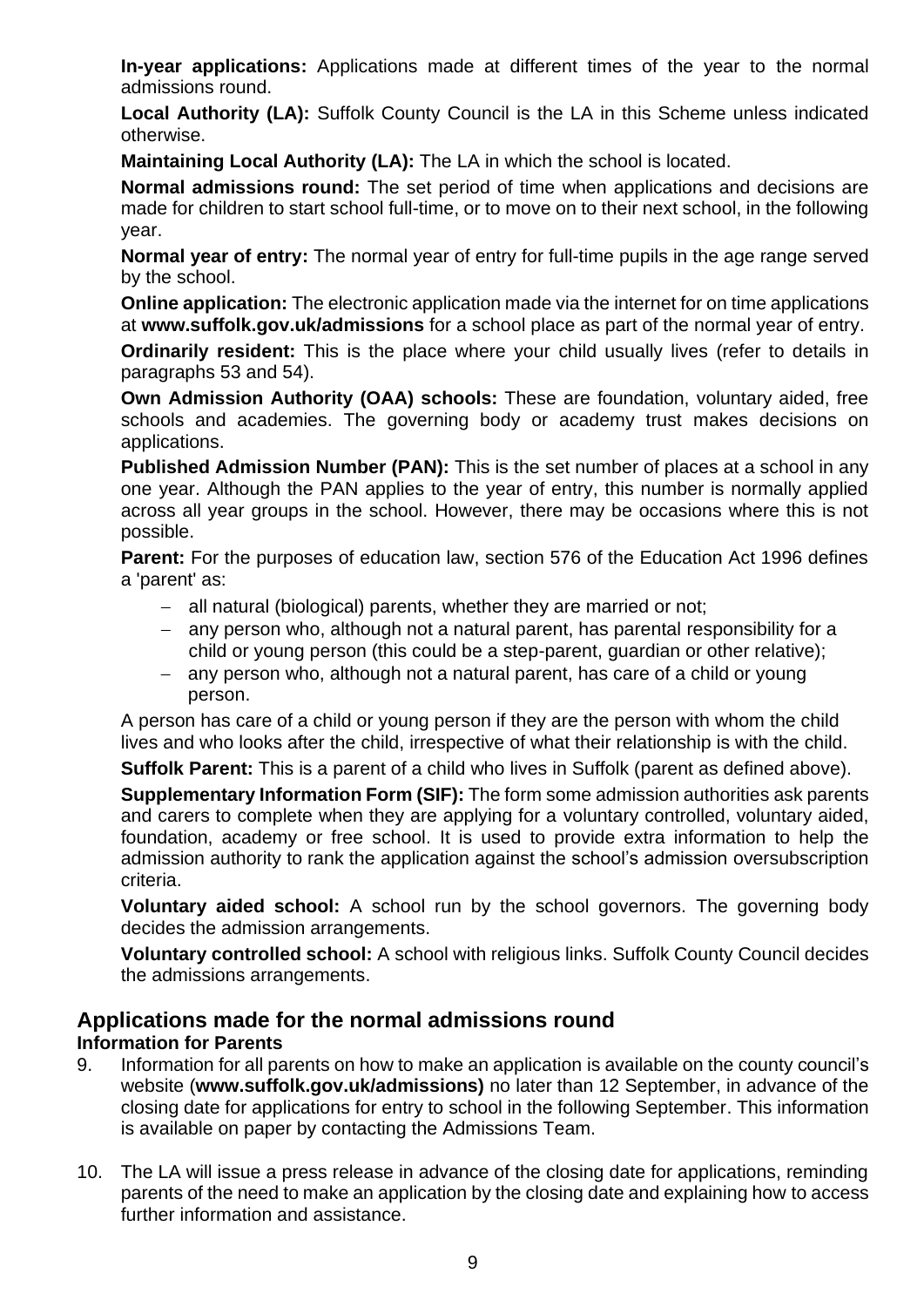### **The role of the LA**

- 11. The LA is required by law to co-ordinate and administer the admissions process for the normal admissions round on behalf of all community and voluntary controlled schools and OAA schools in its area. For secondary schools, this is applications received by 31 October 2019 closing date for admission in the following September. For primary schools, this is applications received by 15 January 2020 closing date for admission in the same year (usually September). These processes will be carried out in accordance with the timetable and procedures (Section 3 – Annex One for primary schools and Section 3 – Annex Two for secondary schools).
- 12. The LA will ensure that a single offer of a school place is made to parents on the relevant National Offer day. For primary school applications, all offers are made to parents on the 16 April or the next working day. For secondary school applications, all offers are made to parents on 1 March or the next working day.
- 13. Where the LA is the admissions authority (community and voluntary controlled schools), or where it has been agreed that the LA will manage applications for admission to the school, it will be responsible for making the decision with respect to the offer or refusal of a place. The Scheme does not affect the rights and duties of the governing body or academy trust of an OAA school to set and apply its own admissions policy and oversubscription criteria. In the case of an OAA school the LA will make it clear to parents that it is making an offer on behalf of the governing body or academy trust (as the OAA). In cases where the relevant admissions authority is another maintaining LA, Suffolk County Council will make it clear that it is making the offer on behalf of that maintaining LA.
- 14. In order to determine whether places could be made available to parents, admissions authorities have agreed and published criteria that will be used to rank all applications received, in the event of there being more applications than there are places available. In the case of some OAA schools, the LA has agreed to manage their admissions arrangements using the same oversubscription criteria as for community and voluntary controlled schools.

### **Applications for a school place in the normal year of entry**

- 15. All Suffolk parents seeking a place at a primary or secondary school will be required to submit an application to the LA on which they can express up to three preferences and give their reasons for each preference if they want to. This includes admission from a nursery class, pre-school or children's centre into the Reception Year.
- 16. Schools must not accept applications from parents as these must be sent directly to the address on the application form by the parent. Proof of postage is recommended.
- 17. All preferences expressed on the application must be for existing schools (except special schools and Pupil Referral Units) and for new schools that have been approved by the Department for Education (DfE). Parents will be asked to place their preferences, where they wish to apply for more than one school, in rank order (that is in the order in which they would like their child to receive an offer of a place at the respective schools). If parents' separately complete different application forms for the same child the LA will contact both parents for them to provide written agreement on the preference or preferences made.
- 18. The LA, the admissions authority or the school cannot guarantee a place at any school. The LA recommends that parents and carers apply for more than one school.
- 19. The online application or CAF1 will be used for applications to all primary and secondary schools, including OAA schools as well as community and voluntary controlled schools.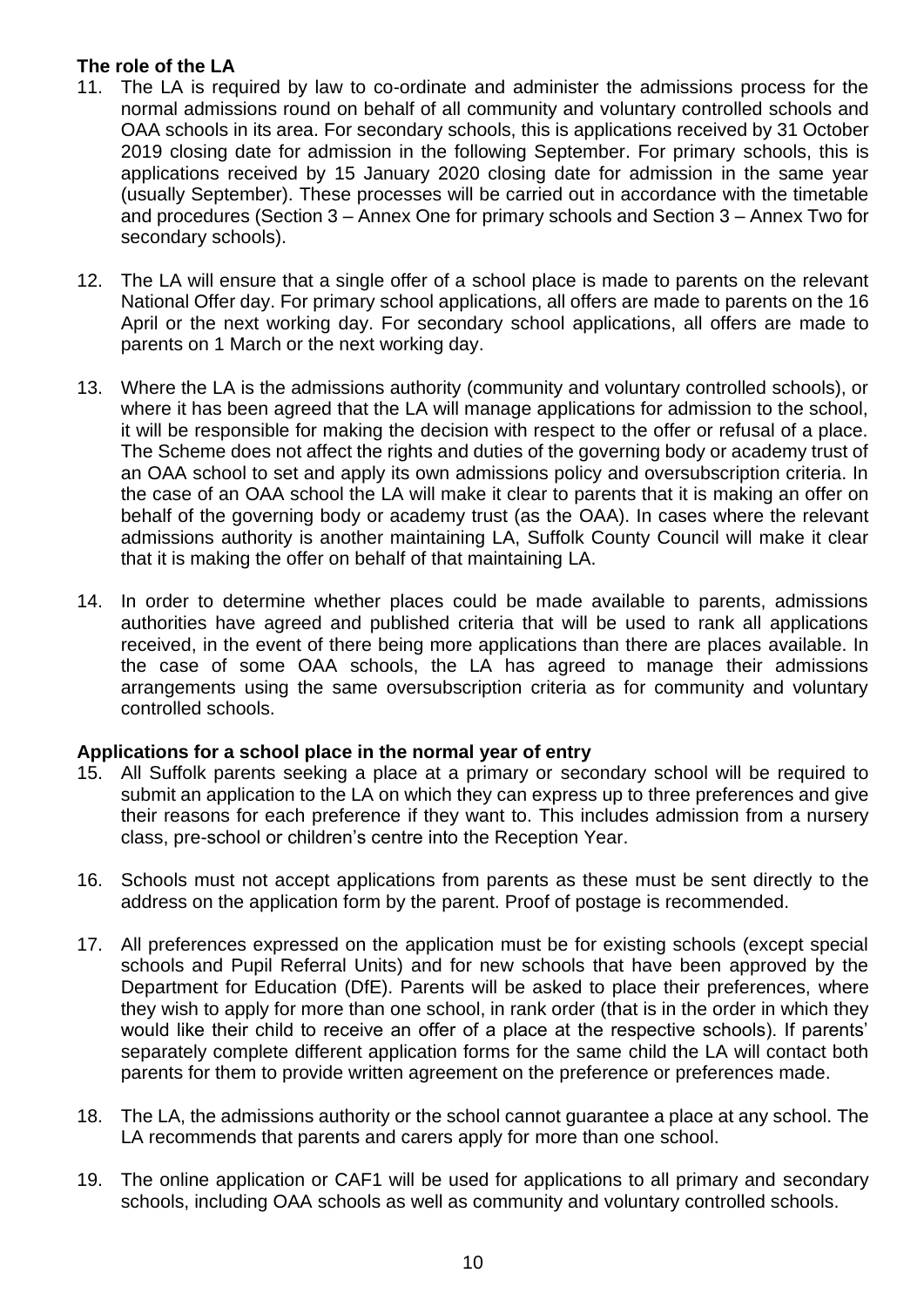- 20. A Supplementary Information Form (SIF) is not in itself an application form. Applications for a school place must be made by means of the online facility or CAF1.
- 21. Where parents wish to express a preference on their application for a voluntary controlled school on the grounds that the child and/or family are practising members of the Church of England (or other church within the Worldwide Anglican Communion), they will need to complete a SIF and send it to the Admissions Team. The SIF will enable the Admissions Team to assess whether the application can be considered under the religious grounds criterion.
- 22. Where parents wish to express a preference on their application for a voluntary aided, foundation, free school or academy, they may also need to complete a SIF and send it directly to the school(s) concerned. Parents will need to check the school's individual policy to confirm if this is a requirement. This could be if the OAA ranks applications on the grounds of religion, children of staff or aptitude for example.
- 23. After the closing date, the LA will forward relevant details of the applications received together with any supporting information to the governing body or academy trust of the OAA school concerned when they are managing their own admission arrangements. The governing body or academy trust will apply their oversubscription criteria and place the preferences for their school in rank order. These must be returned to the LA by the date set out in Section 3 – Annex One for primary schools and Section 3 – Annex Two for secondary schools so that it can use the information in making the offer of a single place to parents.
- 24. Where an OAA school is using Suffolk County Council's admissions policy and the governing body or academy trust have agreed with the LA that the LA will process the admissions applications on its behalf, the LA will use its published oversubscription criteria to rank the children and send a ranked list to the school for their information. The LA will inform the governing body or academy trust that it has done so by the dates set out in Section 3 – Annexes One and Two. It will then use that information to make the offer of a single place to parents.
- 25. All applications must be ranked in accordance with the relevant oversubscription criteria.

### **Applications by Suffolk parents for schools in other authorities**

- 26. Applications from Suffolk parents must be made to Suffolk County Council either via Suffolk's online facility or on a Suffolk CAF1 by the National closing date.
- 27. Details of applications made for schools outside Suffolk will be sent to the maintaining LA electronically and processed in accordance with the timetables set out in Section 3 – Annexes One and Two. If a place is to be offered at a school outside Suffolk, the LA will inform the parent on behalf of the maintaining LA.
- 28. If Suffolk County Council is aware that a place is to be offered by the maintaining LA at a school with a higher ranked preference, no further consideration will be given to any lower ranked preferences. Where this information is not available, multiple offers of a place may occur.
- 29. Where a preference is refused, Suffolk County Council will advise parents of their statutory right of appeal and how they can exercise it. Suffolk County Council will make it clear that it is providing this information on behalf of the maintaining LA.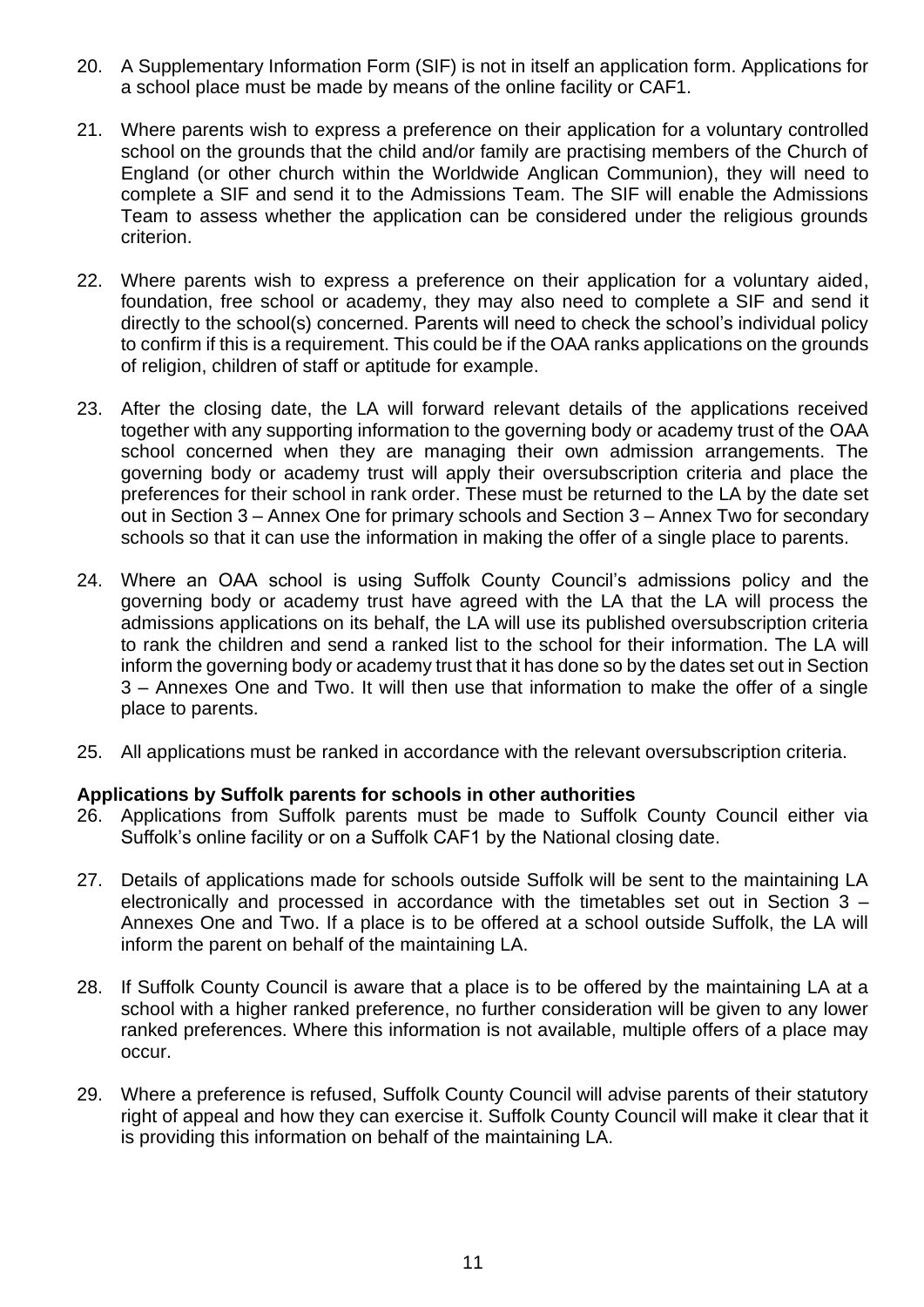### **Applications for schools in Suffolk from parents living in another authority**

- 30. If Suffolk County Council, as a maintaining LA, is notified by another LA of a parent's application for a place in a Suffolk primary or secondary school, Suffolk County Council will notify the home LA of its decision to offer or refuse a place and the home LA will notify the parent of the decision.
- 31. Neighbouring LAs will also make their Common Application Form (CAF) available to any parent in their area who wishes to apply for a place in the normal year of entry for a school in Suffolk which operates a different age of transfer from schools in the home LA (a middle school where transfer occurs after Year 4, for example). The home LA will deal with the application in the same way as it would for its own normal admissions round and pass the application details to Suffolk County Council (as the maintaining LA) to process in accordance with its Scheme. Suffolk County Council will then advise the home LA if a place is to be offered and the home LA will also notify the parent directly of the outcome of the application.
- 32. Where another LA's admissions Scheme enables parents to express more than three preferences, Suffolk County Council will offer or refuse a place to any additional preferences by reference to the oversubscription criteria.

### **Meeting parental preferences**

- 33. The Scheme will treat the parent's preferences equally for the purposes of determining whether places are available and could be offered. Where a parent may be potentially eligible for multiple offers of a place, the single offer that is made represents the highest possible preference ranked by the parent (up to a maximum of three preferences).
- 34. If none of the parent's preferences can be met, the LA will offer a place at the nearest suitable school which has a place available. This will take into consideration the availability and cost of home to school travel, in order to ensure that an offer of a school place is made to all applicants in Suffolk. The nearest school could be an OAA school. The nearest school will be measured by walking distance.
- 35. If after the initial offer of a school place, a place can be offered from the waiting list, by the end of the summer term prior to admission, for a school which was previously refused but with a higher parental preference, any previous offer of home to school travel will normally be withdrawn.
- 36. In all cases where a higher-ranked preference cannot be met (including applications for an OAA school), the LA will inform the parents of the reason(s) for the refusal(s), advise them of their right of appeal and how to make an appeal.
- 37. Where a school is oversubscribed, and a place refused, the child's name will automatically be placed on the waiting list. The order will be determined in accordance with the admissions oversubscription criteria, not the date on which the application is received or added to the waiting list. Information on when the waiting list closes can be found in the relevant school policy. For community and voluntary controlled schools and those OAA schools following the county council policy the waiting lists close on 31 December 2020.

#### **Notifying parents of a school place**

38. Parents who applied online will receive an email with the offer of a school place. Parents who applied by the closing date using the CAF1 paper application form will be sent an offer of a school place on the relevant National Offer day. The timetables for admissions to the 2020/2021 school year are shown in Section 3 – Annexes One and Two.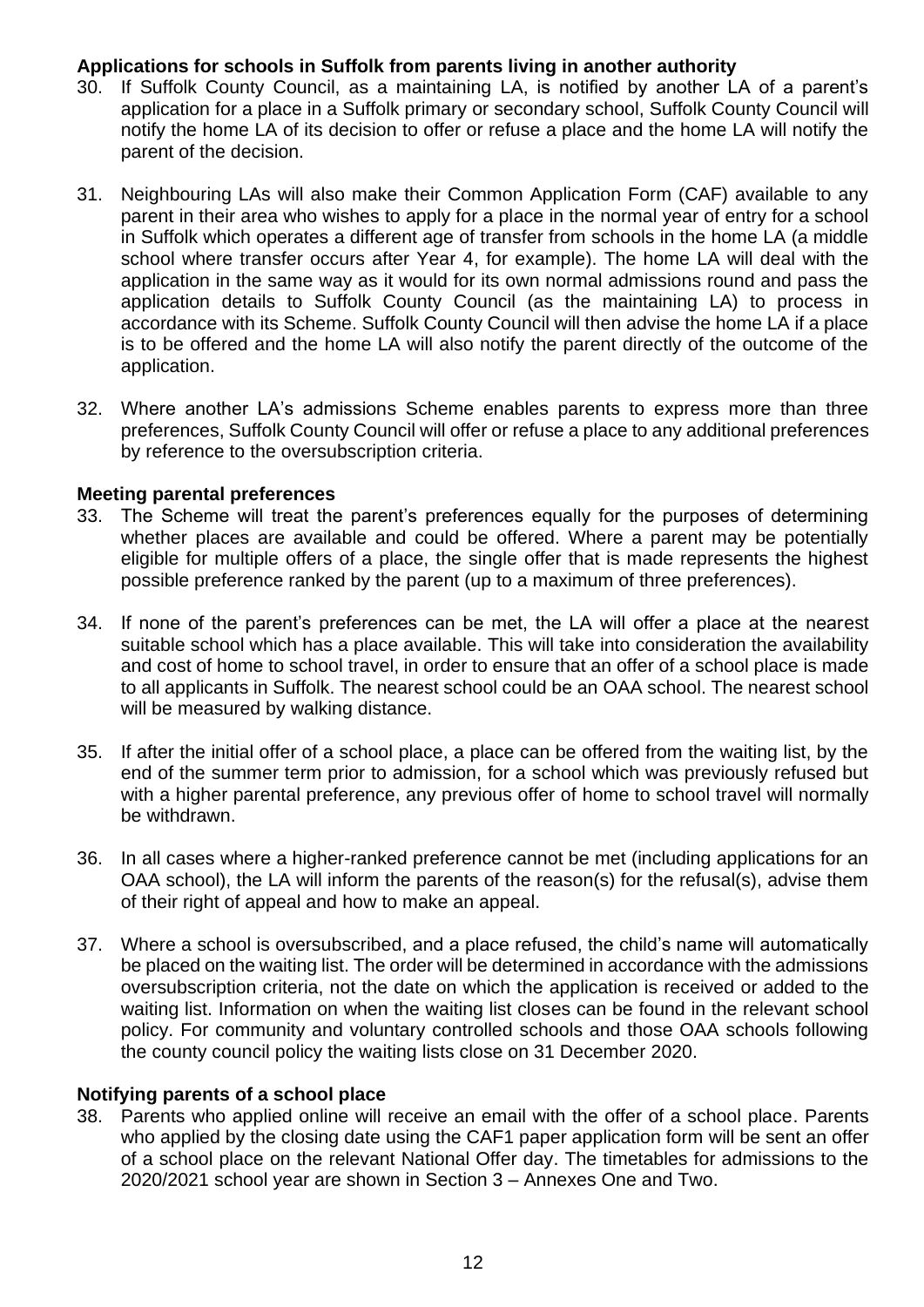- 39. Headteachers, other school officials and LA officers must not give parents an expectation that their application will be successful or tell them that their child has been given a place at the school, before an offer of a place has been made formally under the Scheme.
- 40. When an offer of a place has been made under the Scheme, it will be assumed that the parent will accept the offer of the place unless they notify the LA within two weeks of the date of the offer.

### **Second and subsequent applications**

- 41. Any second or subsequent application received before the closing date will replace the previous application and be treated as the on time application.
- 42. If parents or carers wish to amend preferences after the closing date, for example to apply for a school that was not included on the previous application form, a new CAF1 will need to be completed and sent to the Admissions Team. Any new preferences for OAA schools operating their own policy will be forwarded to the relevant school for consideration by the governing body or academy trust in accordance with their published policy. The new application will replace the previous application.
- 43. This means that the parent must include any schools from the first application above your new preferences on the second or subsequent application if they would like them to remain as a live preference. If a school is no longer included on the most recent application form the parent or carer will be agreeing they are refusing any previous offer that may have been made for that school, or any right to appeal against a refusal for that school. The parent or carer will also be agreeing to the child's name being removed from any waiting list for any school refused that is no longer included on the most recent application form. This means the parent or carer will have a maximum of three live preferences for the normal year of entry at any one time.

### **Late applications**

- 44. There are three types of late applications for admission to a school's normal year of entry which are received either:
	- (a) after the closing date but before the exceptional late date;
	- (b) after the closing date but before the date for the offer of places; or
	- (c) after the date for the offer of places but before the start of the autumn term.
- 45. The LA may determine that a late application of type (a) can be processed as if it was received by the closing date when there is a very good reason. This can only occur when the application, reasons and evidence are received no later than the exceptional late date, which is indicated in Section 3 – Annex One for primary schools and Section 3 – Annex Two for secondary schools, and the LA accepts the supplied reasons and evidence.
- 46. Exceptional circumstances could be due to a house move or a significant change in the family's circumstances. Written evidence of this could be proof of exchange of contracts, a signed letting/tenancy agreement confirming your new address, or for UK Service/returning Crown Servant families' information as described in paragraph 56. If the parent or carer owns two properties and will be moving from one to the other or are moving in with a partner or family and so are unable to provide exchange of contracts or a signed tenancy agreement, they must explain in writing and provide evidence to support this at the time of application.
- 47. Before the child takes up a place at the new school, evidence must be provided to confirm the new address. This could be, for example, a copy of a personal bill such as a mobile phone, salary or wage slip, DVLA registration or driving licence, or correspondence from HM Revenue and Customs. The evidence does not need to include financial information.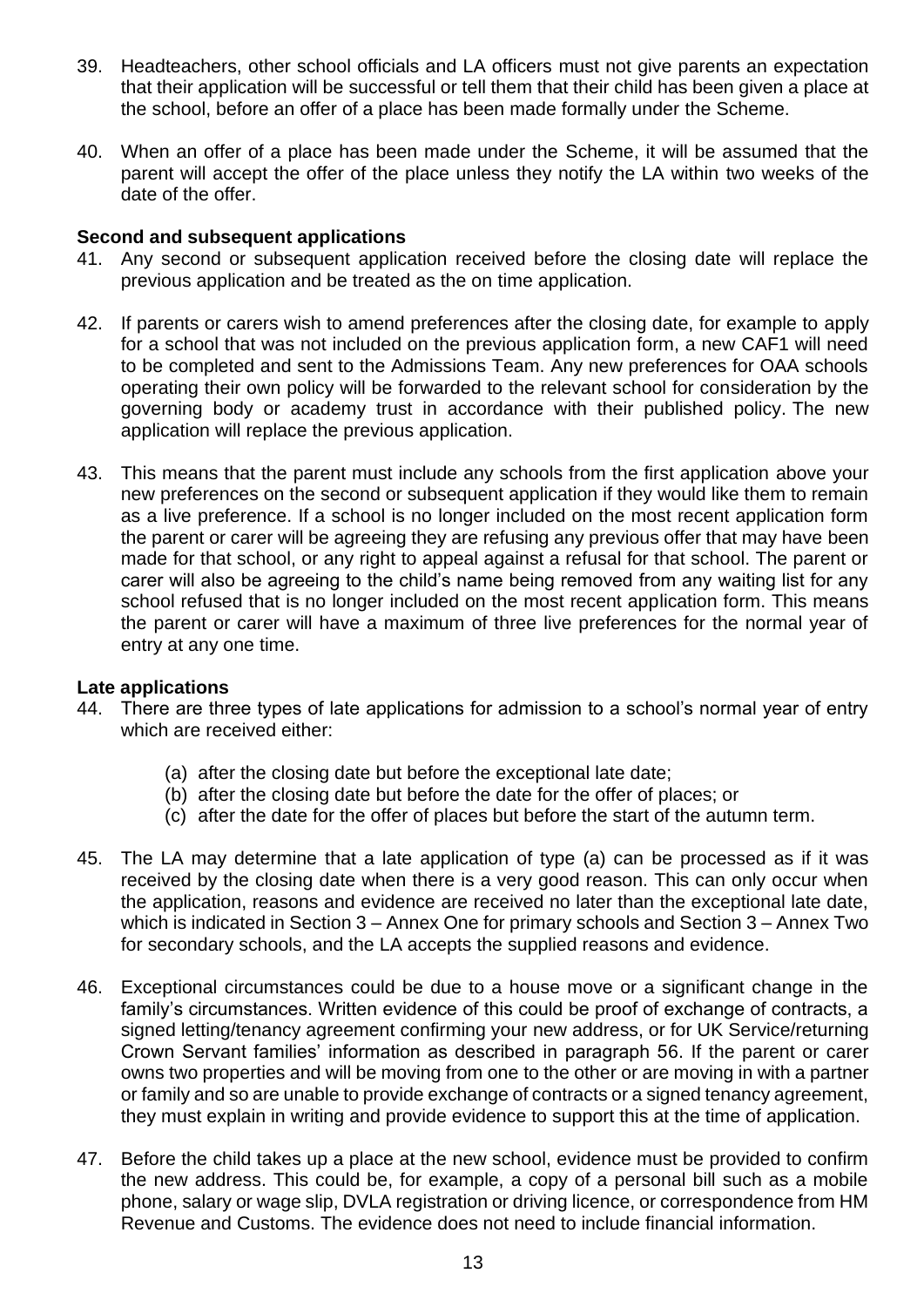- 48. If no reasons or evidence are received by the exceptional late date, or the LA does not accept those reasons and evidence, then the late application will be considered as type (b).
- 49. Late applications of type (b) will be processed in the second round of admissions.
- 50. Late applications of type (c), which will have been received after the offer date, will be processed after the second round of admissions has been completed.
- 51. In responding to late applications, the LA will make an offer of a place at the school ranked highest by the parent, if there is a place still available at that school (making it clear, in the case of an OAA school that the offer is being made on behalf of the governing body or academy trust or on behalf of the maintaining LA if applicable).
- 52. For pupils due to transfer to a new phase, once all on time applications and late applications have been processed, the Admissions Team will allocate a school place to those Suffolk pupils we have the details for who are attending a Suffolk community, voluntary controlled or OAA school for whom no application has been made.

#### **Ordinarily resident**

- 53. This is the place where your child usually lives. We consider this to be where they sleep overnight. We may need proof of this address. If you use another address to give the impression that your child lives at a different address to where they are ordinarily resident, such as a second home or a grandparent's address, so that you have a higher priority for a place at that school; we consider this to be a fraudulent application. Where a child lives at two or more addresses, each for part of the week, the address at which the child is ordinarily resident will be considered to be the address that the child lives at for most of the week (excluding weekends and school holidays). Separate evidence in writing from each parent must be provided to confirm the child's living arrangements at the time of application.
- 54. In cases where the child spends an equal proportion of the school week at two or more different addresses, evidence of which is to be considered the main contact address will be required to support the application. Agreement in writing by the parents will be required to state which address is to be used as the ordinarily resident address. This address will then be used when processing all school preferences expressed. It is not acceptable to use one address for one school preference and another address for another school preference.

### **Applications made by parents who live outside Suffolk but within the UK**

55. The LA, governing body or academy trust of an OAA school may allocate places in advance of families moving to the area from within the UK. Written evidence that they are legally committed to a move may be required. This could be proof of exchange of contracts for the new address or a signed letting/tenancy agreement confirming the new address.

#### **Children of UK Service Personnel (UK Armed Forces) and Crown Servants**

- 56. For families of UK service personnel (UK Armed Forces) with a confirmed posting to Suffolk, or crown servants returning from overseas to live in Suffolk, places will be offered in advance of the move provided the application is accompanied by:
	- (a) An assignment order that declares a relocation date and a unit postal address or quartering area address for UK service personnel or;
	- (b) An official letter declaring a relocation date for crown servants. If the school is oversubscribed evidence of a future address will also be required.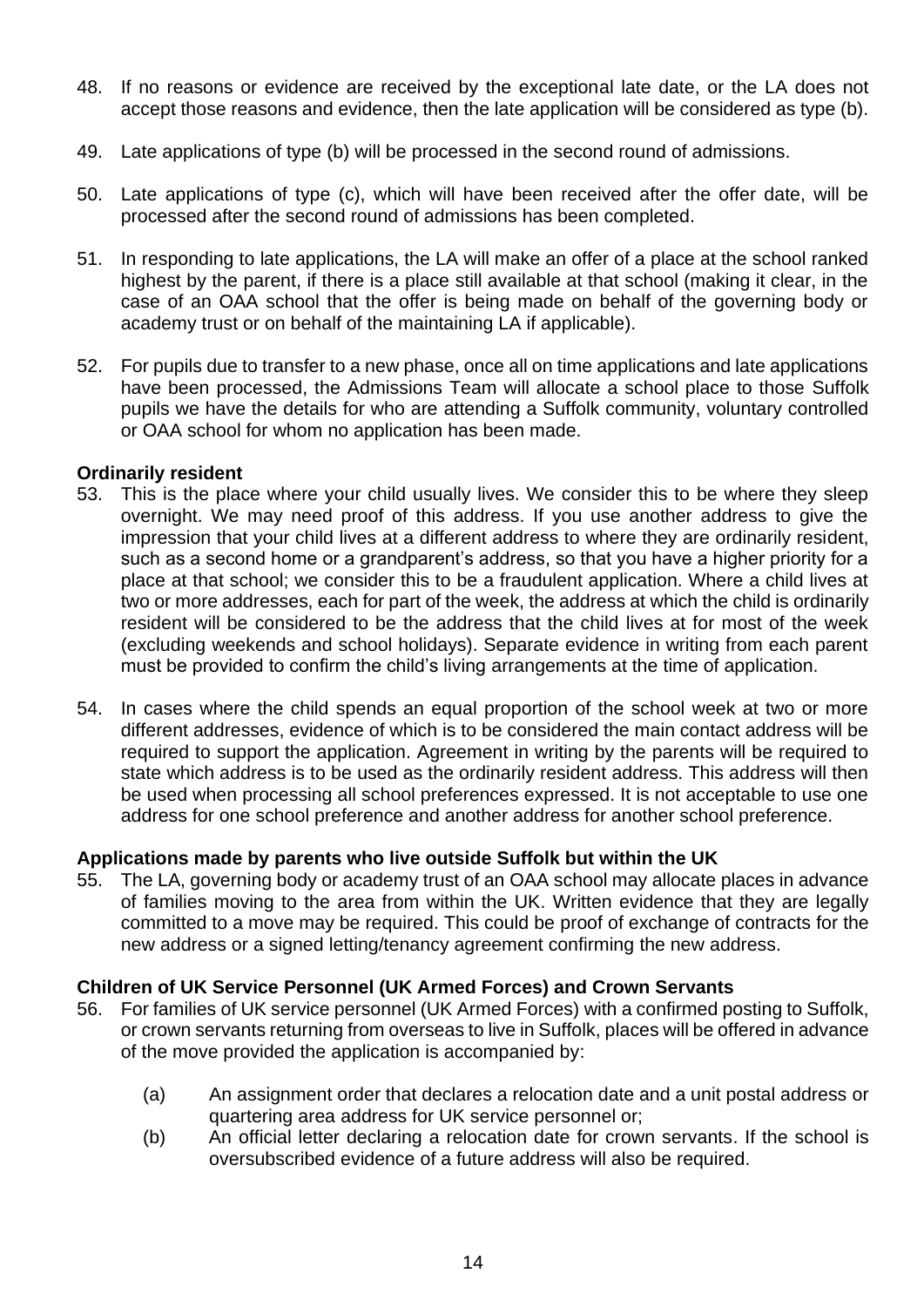### **Applications made by parents for children who live outside the UK**

- 57. Applications can be made for a Suffolk school when the child is not yet resident in the UK, provided the child is either:
	- (a) A British Citizen.
	- (b) A Citizen of the European Economic Area (EEA), which comprises the Member States of the European Union together with Liechtenstein, Norway, Switzerland and Iceland.
	- (c) Accompanying a member of the United States Air Force.
	- (d) Accompanying a teacher on the exchange scheme. The local authority has a duty to find a school place once they are notified that the child is resident in the area.

A copy of the child's current passport is required as evidence of citizenship, or a copy of the documentation confirming the placement. The LA may also require evidence of the new address in Suffolk.

58. If the child does not fall into any of the above categories, then an application for a school place should not be made until the child has arrived in the UK.

# **Applications for a place outside the normal age group**

- 59. It is expected that children will normally be educated within their chronological year group. However, when requested to do so by the parent, admission authorities will make decisions on the basis of the circumstances of each case and in the best interests of the child concerned in line with the School Admissions Code (December 2014). We are awaiting further guidance or a change to the School Admissions Code regarding this and would comply with new legislation. This may apply when a parent wishes to delay their summer born (April to August) child entry to full-time education in the Reception Year group until the following school year when they become of statutory school age.
- 60. For community and voluntary controlled schools a request can be made in writing for a delayed or accelerated transfer to the Admissions Team. This will need to include, where relevant, any supporting evidence. An application for the child's normal transfer year group should be made at the same time. The request with a CAF1 application form must be sent to the Admissions Team by the relevant national closing dates. Even if the request is agreed there is no guarantee there will be a place available at the preferred school(s).
- 61. Officers at Suffolk County Council will make a decision on the request, taking into account the views of the headteacher of the school(s) concerned. The Admissions Team will write to the parent or carer with the outcome including the reasons for the decision. If the request is refused the parent or carer will be given details of how to complain.
- 62. For foundation, voluntary aided, free schools and academies parents or carers should make a request to the admission authority for each school in writing. This will need to include, where relevant, any supporting evidence. The governing body or academy trust will make a decision on the request, taking into account the views of the headteacher. The school will write to the parent or carer with the outcome including the reasons for the decision. If the request is refused, details of how to complain to the school should be given. A CAF1 application form must be sent to the LA along with the letter(s) from the OAA school(s) agreeing to the request by the national closing dates. Even if the request is agreed there is no guarantee there will be a place available.
- 63. If a child was born between 1 April and 31 August and a place has been offered in a school in the Reception Year but the parent or carer wishes to delay the child starting until the following September in Year 1, the place will be withdrawn, and an in-year application must be made for the new school year. There is no guarantee that a place will be available.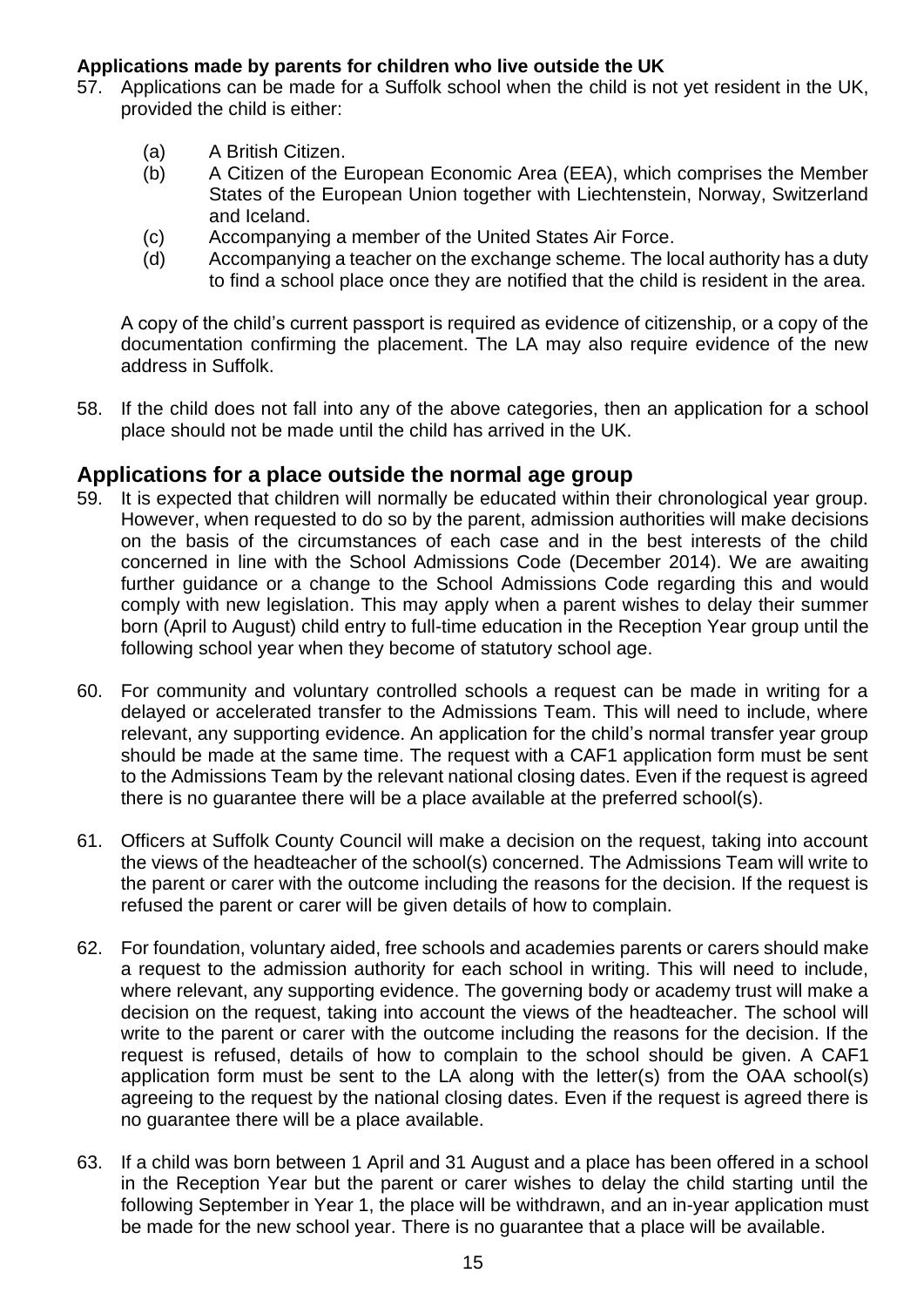# **Children with special educational needs**

- 64. Where a school is named in an Education, Health and Care plan (EHC) plan, the governing body or academy trust has a duty to admit the child to the school.
- 65. Children with special educational needs but without an EHC plan will be treated as fairly as other applicants. Admission authorities and schools must not refuse to admit a pupil because they consider themselves unable to cater for the child's special educational needs.

# **Children with disabilities**

- 66. Children with disabilities will be treated as fairly as other applicants for admission.
- 67. Schools are under a duty to make reasonable adjustments to ensure that pupils with disabilities are not placed at a substantial disadvantage, although this does not apply to the provision of auxiliary aids and services or to physical adaptations to buildings.

# **Children with challenging behaviour**

- 68. Where a child has been permanently excluded from two or more schools, the parents can express a preference for a school place but there is no requirement on admission authorities to comply with this request for a period of two years following the second exclusion.
- 69. Paragraph 2.4 of the School Admissions Code prohibits schools from asking for information about a child unless that information has a direct bearing on decisions about oversubscription criteria or for the purpose of selection by aptitude or ability. Schools are also prohibited from asking for any of the information listed in paragraph 1.9 of the Code, which includes "reports from previous schools about children's past behaviour, attendance, attitude or achievement, or that of any other children in the family". Therefore, it is normally unacceptable for schools to refuse to admit children on the basis of their behaviour elsewhere, because this is part of that prohibited information that the school should not normally have had lawful access to, and so they could not lawfully consider it in their decision making process. It is also unacceptable for a school to refuse admission to a child thought to be potentially disruptive, or who has exhibited challenging behaviour, on the grounds that the child ought first to be assessed for special educational needs. Where a governing body or academy trust does not wish to admit a child with challenging behaviour outside of the normal admissions round, even though places are available, it must refer the case to the LA for action under the Fair Access Protocol. This would normally only be appropriate where the child does not have a local school place and a school has a particularly high proportion of children with challenging behaviour or previously excluded children and will depend on local circumstances. (School Admissions Code paragraph 3.12). This does not apply to children in care or children previously in care.
- 70. Some children who have been permanently excluded or have a recent history of challenging behaviour may be admitted to a school above the Published Admission Number (PAN) in accordance with the agreed Fair Access Protocol.

# **Children in care (looked after children)**

- 71. Children in care (looked after children) and children who were previously in care (children who were looked after, but ceased to be so because they were adopted or became subject to a child arrangements order or special guardianship order, immediately following having been in care), have been identified as a vulnerable group of children who should not be placed at a disadvantage when changes in care placement mean a change of school.
- 72. A 'child in care' or a 'looked after child' is a child who is (a) in the care of a local authority, or (b) being provided with accommodation by a local authority in the exercise of their social services functions (see the definition in Section 22(1) of the Children Act 1989).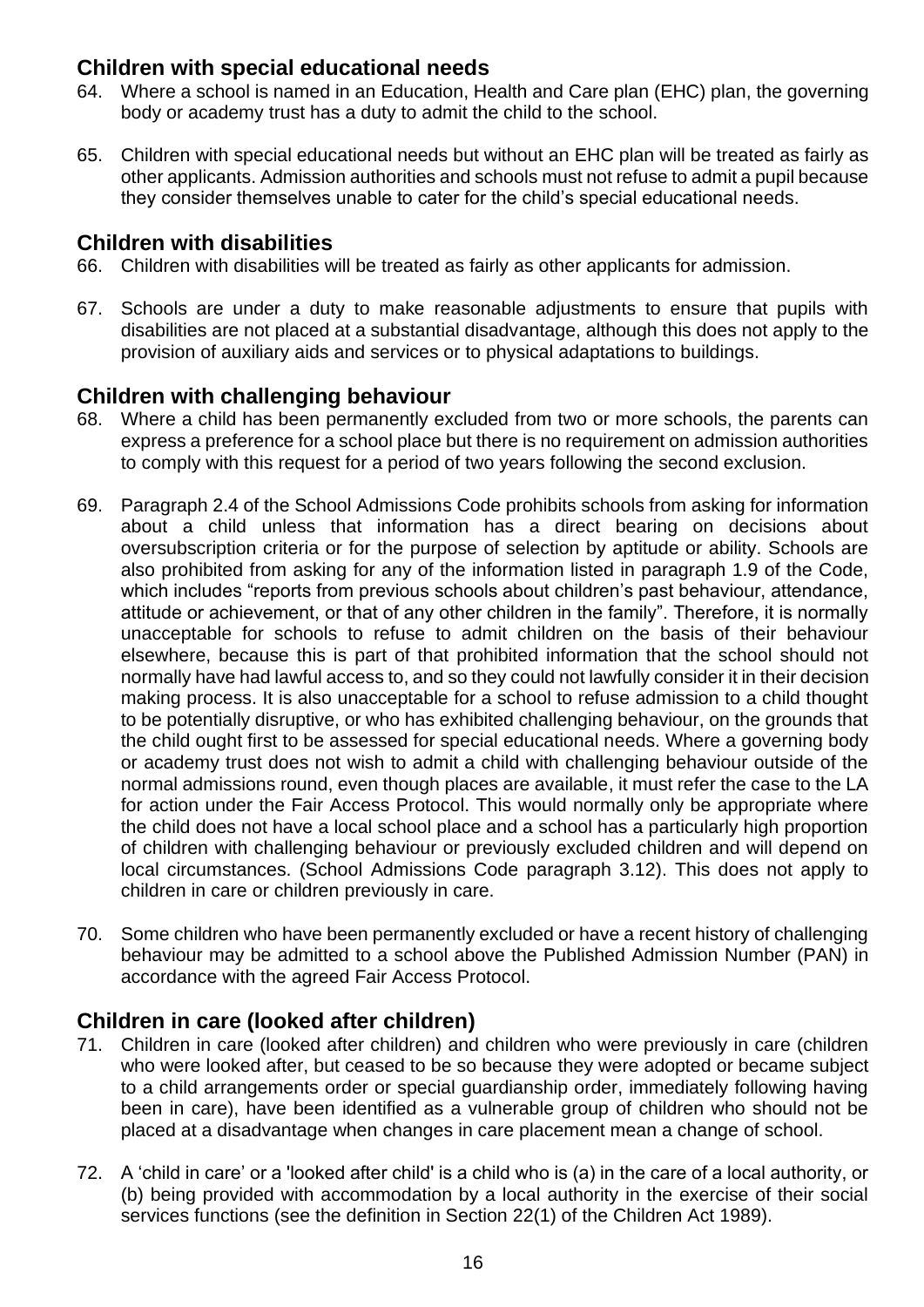- 73. Children previously in care (previously looked after children) includes children who were adopted under the Adoption Act 1976 (section 12 adoption orders) and children who were adopted under the Adoption and Children Act 2002 (section 46 adoption orders). Child arrangements orders are defined in section 8 of the Children Act 1989, as amended by section 12 of the Children and Families Act 2014. Child arrangements orders replace residence orders and any residence order in force prior to 22 April 2014 is deemed to be a child arrangements order.
- 74. The Children Act 2004 places a duty on local authorities to promote the educational attainment of children in care (looked after children). As far as admission arrangements are concerned:
	- (a) Children in care (looked after children) and children previously in care (previously looked after children), as described above, are given priority in the oversubscription criteria of all community, voluntary controlled and OAA schools in Suffolk for the normal admission round;
	- (b) The local authority admits children in care (looked after children) and children previously in care (previously looked after children), where necessary above the PAN for the school, in line with current looked after children regulations. The Fair Access Protocol does not apply to children in care (looked after children) and children previously in care (previously looked after children) (paragraph 3.12 of the Schools Admissions Code). For children previously in care (previously looked after children) this will only apply if this status has been declared on the application form and the relevant evidence is provided.
- 75. Parents or carers must provide evidence with the application that their child was previously in care (previously looked after) in the form of an adoption order, child arrangements order or special guardianship order if they want this to be taken into consideration when the application is ranked.

# **Gypsy, Roma and Traveller children**

76. Gypsy, Roma and Traveller children who move into an area served by a school will be regarded as ordinarily resident in that area when they apply for a school place.

### **Home-school agreements**

77. Admission to school will not be conditional on parents signing a home-school agreement.

# **Fraudulent applications**

78. Admission authorities reserve the right to withdraw the offer of a school place if it is shown that it was obtained on the basis of a fraudulent or intentionally misleading application or Supplementary Information Form (SIF) and in line with paragraphs 2.12 and 2.13 of the School Admissions Code.

# **How information is used**

79. Our Privacy Notice is available at **[www.suffolk.gov.uk/CYPprivacynotice](http://www.suffolk.gov.uk/CYPprivacynotice)**. This privacy notice tells you what information Children's Services collects and uses, and your rights regarding your information. You can request a paper copy by contacting the Admissions Team.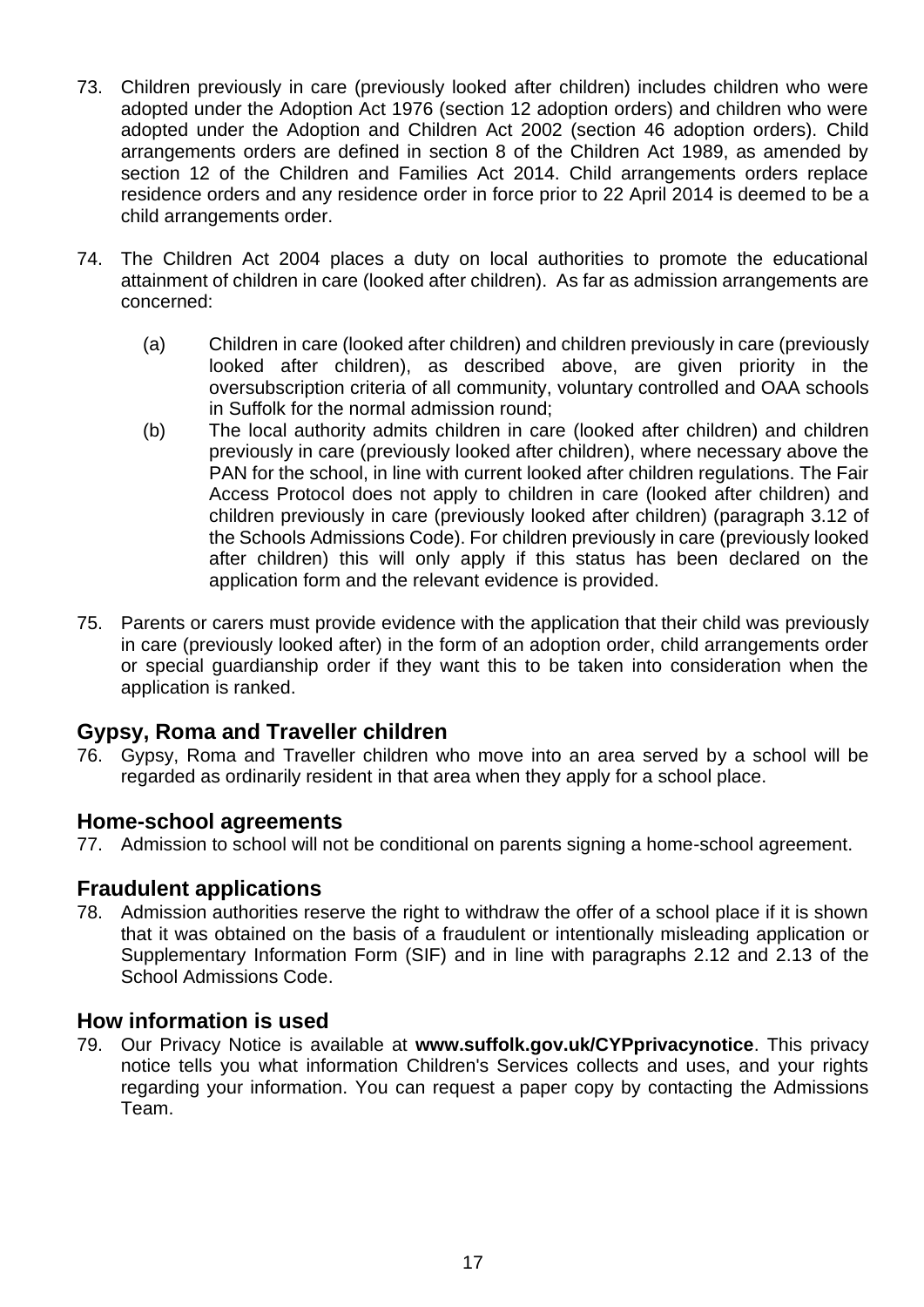# **In-year admissions**

- 80. Sometimes parents or carers apply for their child to go to a new school:
	- (a) During the school year (because, for example, they are moving house or moving to Suffolk from outside the area);
	- (b) For the start of the school year but in a different age group from the school's normal year of entry;
	- (c) For the school's normal year of entry on or after 1 September in the school year in which the child is to be admitted to the school.
- 81. For ease of reference, these applications are commonly referred to as in-year applications.
- 82. Any parent can apply for a place for their child at any time to any school outside the normal admissions round.
- 83. There is no requirement for LA's to co-ordinate in-year applications. The LA must, on request, provide information to a parent about the places still available in all schools within its area.
- 84. Information on how to make an application for all parents is available on the county council's website at **www.suffolk.gov.uk/admissions**. This information is available on paper by contacting the Admissions Team.
- 85. The CAF2 (In-year application form for community and voluntary controlled schools) and the ADM1 (In-year application form provided by Suffolk County Council for academies, free schools, foundation and voluntary aided schools) are available from the county council's website at **www.suffolk.gov.uk/admissions** or from the Admissions Team.
- 86. Parents who wish to make an in-year application for a place at any OAA school in Suffolk, these are voluntary aided, foundation, academies and free schools, should contact the school directly for how to apply and whether they need to fill in the school's own application form. The school's own application form or ADM1 should be sent directly to the school(s).
- 87. OAA schools must, on receipt of an in-year application, notify the LA of both the application and its outcome, to allow the LA to keep up-to-date figures on the availability of places in the area.
- 88. Parents who wish to make an in-year application for a school outside of Suffolk need to contact the relevant LA where the school is located who will advise on how to make an application.

### **In-year applications for community and voluntary controlled schools in Suffolk**

- 89. Applications are not normally considered more than one term ahead of the date the place is required.
- 90. Parents or carers wishing to transfer their child from one Suffolk school to another where there is no change of address should, in the first instance, discuss the matter with the Headteacher of their current school before applying for another school.
- 91. Parents who wish to make an in-year application for a place at any community or voluntary controlled school in Suffolk must complete a CAF2.
- 92. Where parents wish to express a preference for a voluntary controlled school on the grounds that the child and/or family are practising members of the Church of England (or other church within the Worldwide Anglican Communion), they will also need to complete a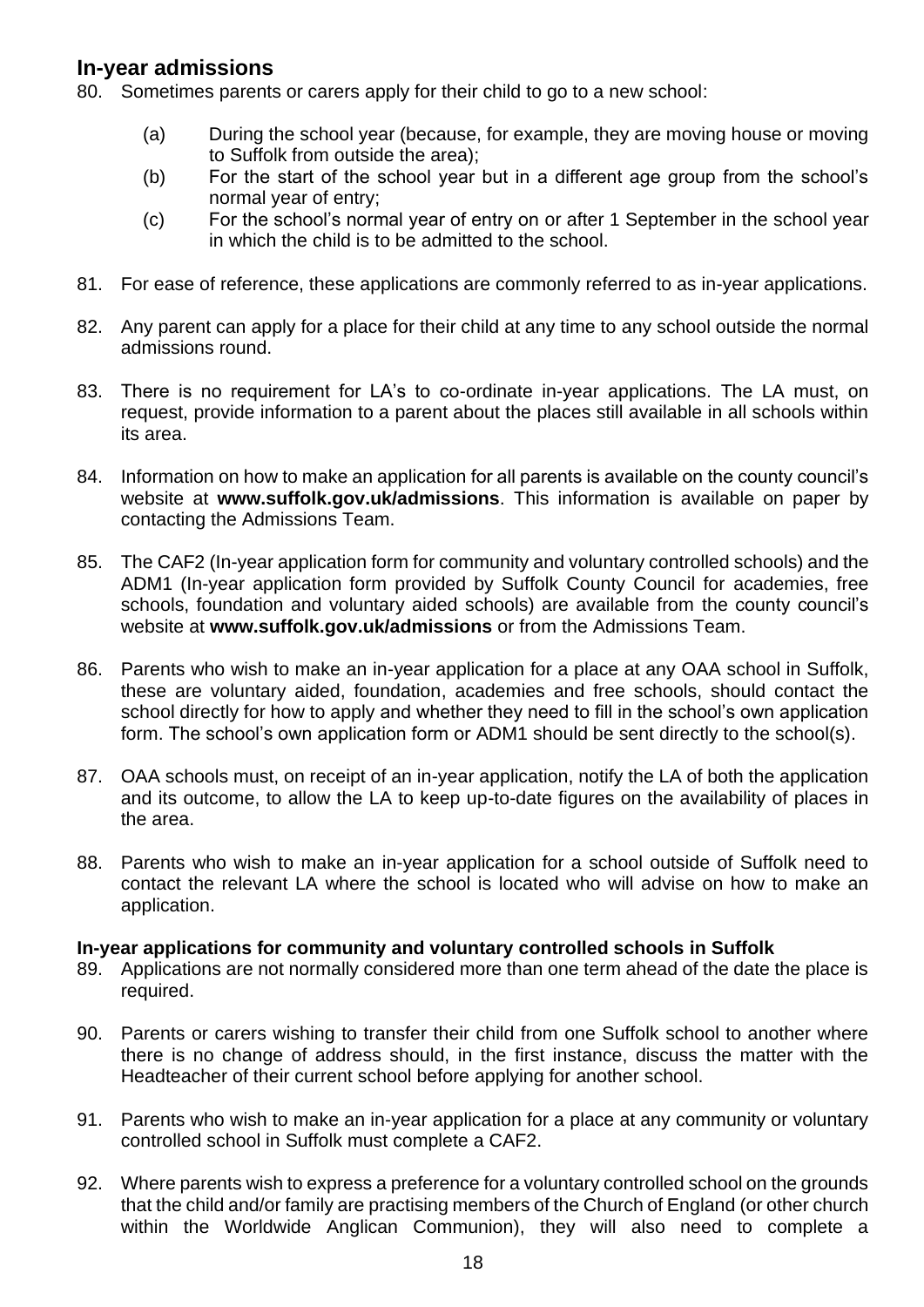Supplementary Information Form (SIF) and send it to the Admissions Team. The SIF will enable the Admissions Team to assess whether the application can be considered under the religious grounds criterion.

- 93. Where the application includes a school or schools for which the LA is the admissions authority the LA will determine whether a place could be made available, if necessary in accordance with the LA's published oversubscription criteria.
- 94. Where an application is received for a school in Suffolk for which the LA is not the admissions authority and this is the only preference, the LA will forward the application together with any supporting information provided to the OAA school. If there is more than one preference on the application including an OAA school, the Admissions Team will contact the parent and ask them to complete a new application for the OAA school. The Admissions Team will process any preferences for community and voluntary controlled schools.
- 95. For community and voluntary controlled schools, the LA will consider all the information provided to it and determine the highest preference of school where a place could be offered. The LA will write to the parent either with a single offer of a place at one of their preferred schools or refusing admission to their preferred schools if there are no places available.
- 96. The LA will offer the parents a place at the highest possible preference that can be met. If all the schools requested by the parents are full, the LA will offer a place at the nearest suitable school with a place available if it is a community or voluntary controlled school and if the pupil does not already have a local school place. This will take into consideration the availability and cost of home to school travel. If the nearest suitable school is an OAA school, the parents will be informed and asked to apply to the school directly. The nearest school will be measured by walking distance.
- 97. For community and voluntary controlled schools, where a place is not available at the parents' preferred school(s), the LA will inform the parents of the reason(s) for the refusal, advise them of their right of appeal and how to make an appeal if they so wish.
- 98. The LA aims to process the application within ten school days of receiving it. It may take slightly longer to process the application at busy times and during school holidays.
- 99. When a place becomes available in a year group that has been full at a community or voluntary controlled school, any applicant refused a place for that school year in the last 15 school days and any applicant for whom an appeal has been lodged and is still to be heard, will be considered alongside any new applications. The place will be offered to the pupil ranked highest in accordance with the oversubscription criteria.
- 100. When an application has been made for an alternative school and there is a place available, if the child already has a place in a local mainstream school, the LA will offer the place on or before the following half term. If an application is made during a half term or the summer, Christmas or Easter holidays, the offer of a school place will be on or before the following half term. The child will remain on roll at the previous school until they take up the place at the offered school and should continue to attend their current school in the meantime.
- 101. It will be assumed that the parent will accept the offer of a place at a community or voluntary controlled school unless they notify the LA within two weeks of the date of the offer.
- 102. Paragraphs 53 to 79 of this Scheme also apply for in-year applications to community and voluntary controlled schools. However, this may be different for OAA schools.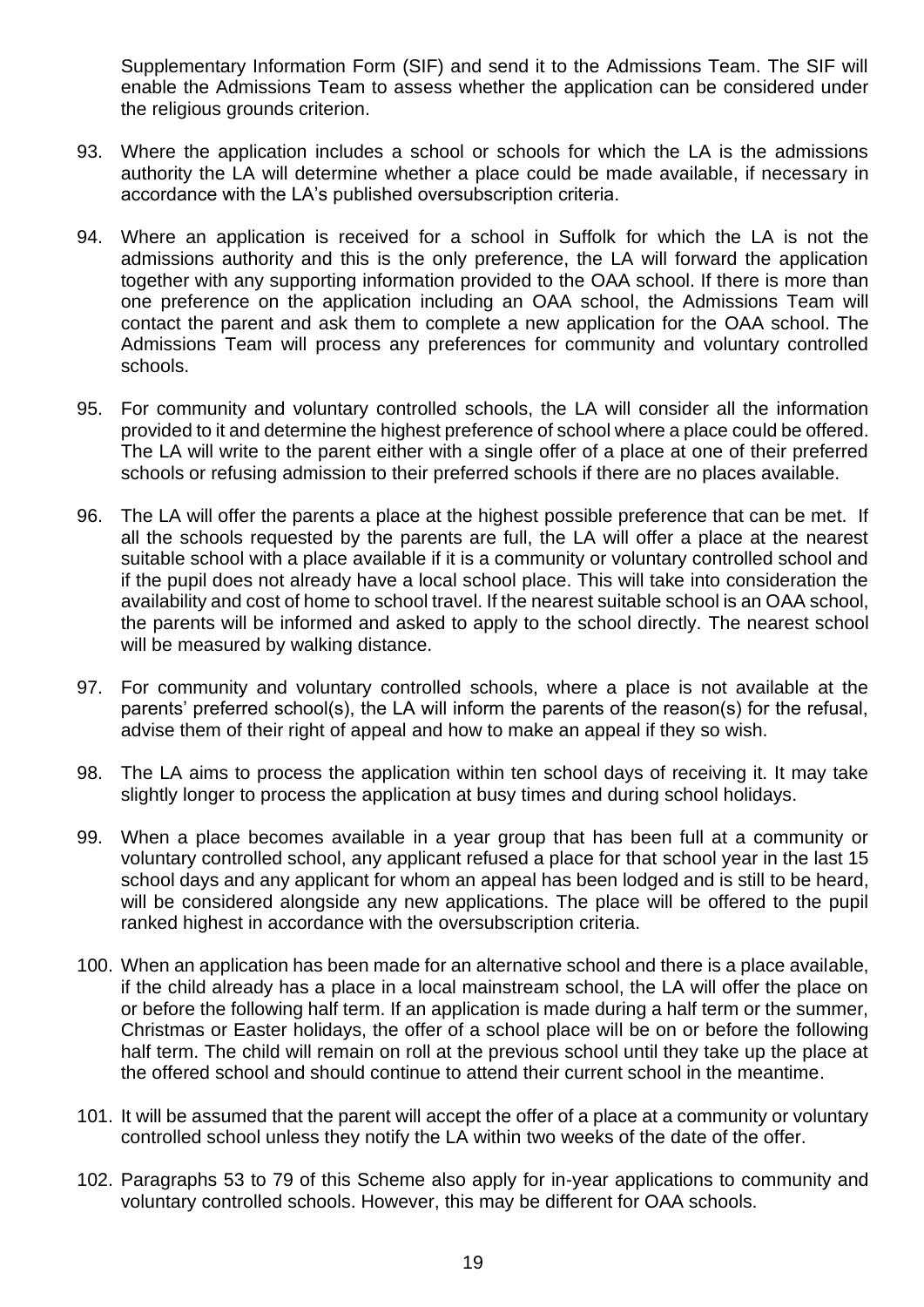# <span id="page-19-0"></span>**Annex One**

# **Primary (including infant, junior and middle) schools' admissions timetable for the 2020/2021 school year**

# **Stage One**

- Parents of children living in Suffolk submit an application on which they can indicate up to three preferences, placed in rank order.
- Parents submit the application to Suffolk County Council by the closing date of **Wednesday 15 January 2020.**

# **Stage Two**

- The Local Authority (LA) sends details of applications to other LAs and Own Admission Authority (OAA) schools, when they do not operate the LA's Admissions Policy, by **Friday 31 January 2020**.
- The LA begins to consider all applications for community and voluntary controlled schools and OAA schools (when the LA is managing their admissions), applying its oversubscription criteria, where necessary, and places all preferences for each school in rank order.

# **Stage Three**

- The LA exchanges information with other LAs.
- The LA processes late applications regarded as exceptions up to **Friday 7 February 2020**.
- The LA sends details of applications to Suffolk OAA schools when they do not operate the LA's Admissions Policy by **Wednesday 12 February 2020**.
- OAA schools send the provisional ranked list of pupils to the LA by **Friday 28 February 2020**.
- The LA informs other LAs of offers to be made to their residents by **Friday 20 March 2020**.
- The LA confirms the final lists of pupils to be allocated places to OAA schools in Suffolk by **Friday 10 April 2020**.

# **Stage Four**

- The LA sends all Suffolk parents a single offer of a place on **Thursday 16 April 2020** and notifies schools accordingly.
- In cases where the maintaining LA is not Suffolk County Council, the LA states that the offer is being communicated on behalf of the maintaining LA.
- In the case of OAA schools, the LA states that the offer is being communicated on behalf of the school's governing body or academy trust.
- It will be assumed that parents have accepted the school offered, unless they notify the LA in writing by **Wednesday 29 April 2020.**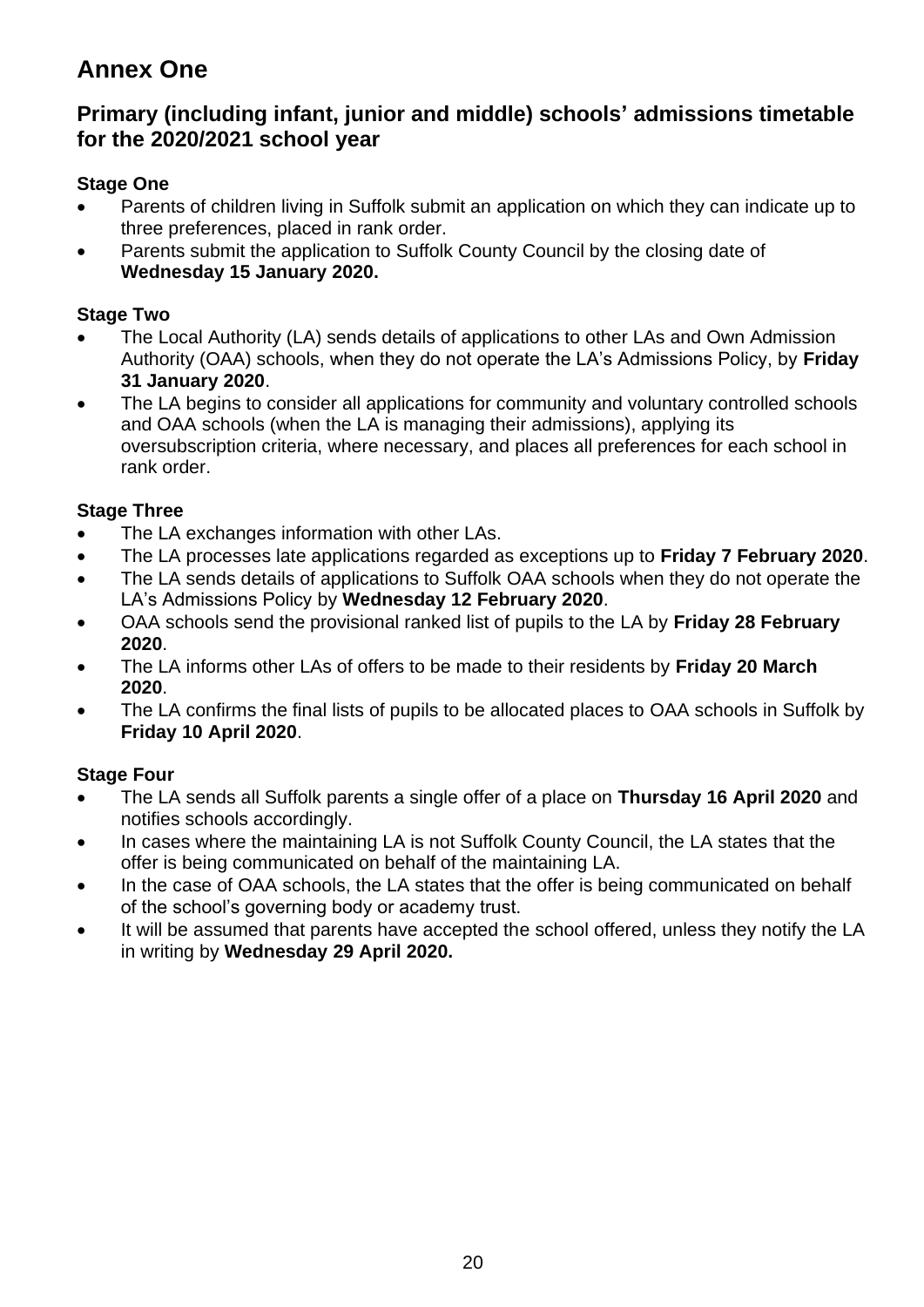# <span id="page-20-0"></span>**Annex Two**

# **Secondary (including high and upper) schools' admissions timetable for the 2020/2021 school year**

# **Stage One**

- Parents of children living in Suffolk submit an application on which they can indicate up to three preferences, placed in rank order.
- Parents submit the application to Suffolk County Council by the closing date of **Thursday 31 October 2019**.

# **Stage Two**

- The Local Authority (LA) sends details of applications to other LAs and Own Admission Authority (OAA) schools, when they do not operate the LA's Admissions Policy by **Friday 22 November 2019**.
- The LA begins to consider all applications for community and voluntary controlled schools and OAA schools (when the LA is managing their admissions), applying its oversubscription criteria, where necessary, and places all preferences for each school in rank order.

# **Stage Three**

- The LA exchanges information with other LAs.
- The LA processes late applications regarded as exceptions up to **Friday 3 January 2020**.
- The LA sends details of applications to Suffolk OAA schools when they do not operate the LA's Admissions Policy by **Tuesday 7 January 2020**.
- OAA schools send the provisional ranked list of pupils to the LA by **Tuesday 14 January 2020**.
- The LA informs other LAs of offers to be made to their residents from **Thursday 23 January 2020**.
- The LA confirms the final lists of pupils to be allocated places to OAA schools in Suffolk by **Friday 21 February 2020**.

# **Stage Four**

- The LA sends all Suffolk parents a single offer of a place on **Monday 2 March 2020** and notifies schools accordingly.
- In cases where the maintaining LA is not Suffolk County Council, the LA states that the offer is being communicated on behalf of the maintaining LA.
- In the case of OAA schools, the LA states that the offer is being communicated on behalf of the school's governing body or academy trust.
- It will be assumed that parents have accepted the school offered, unless they notify the LA in writing by **Monday 16 March 2020**.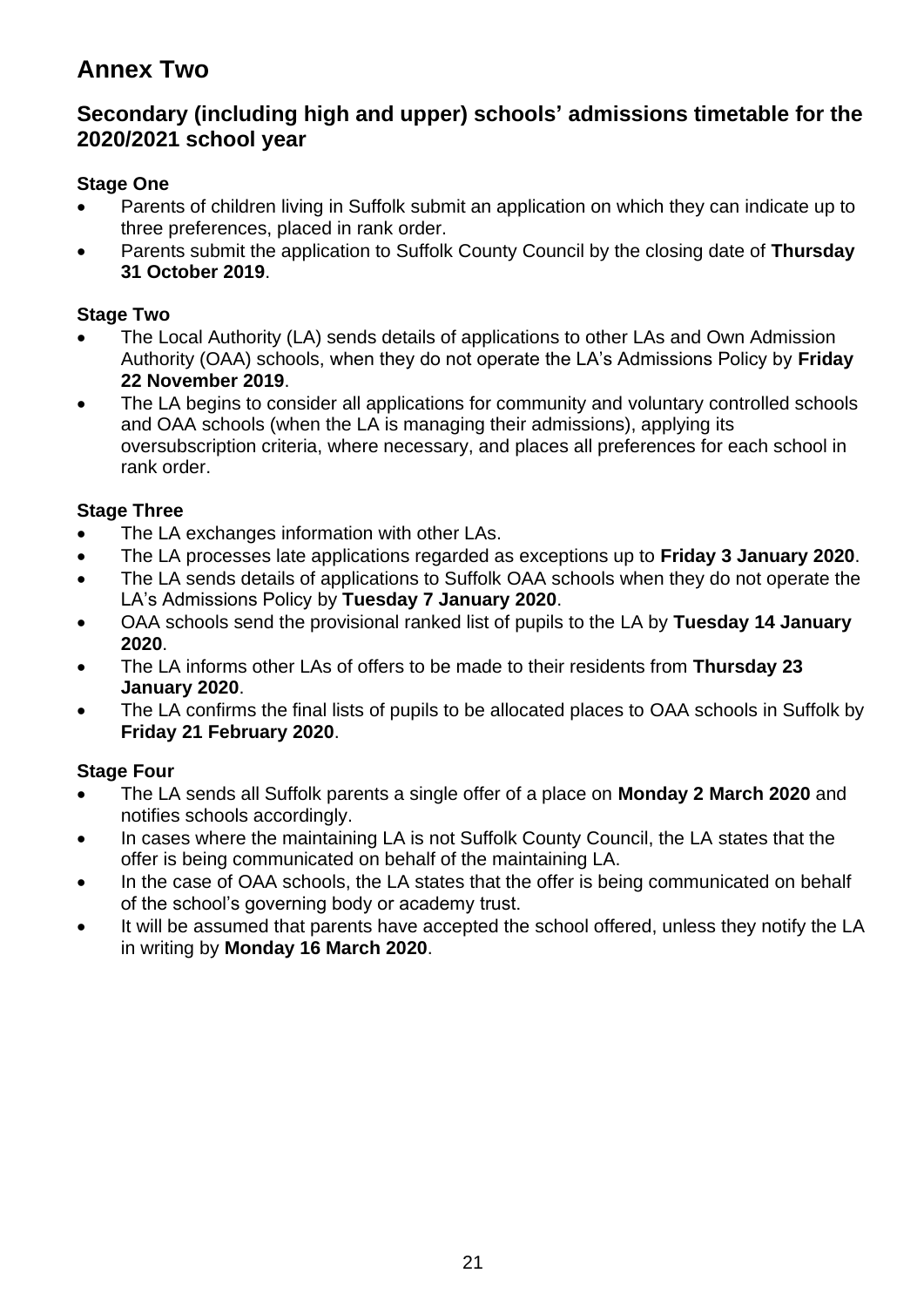# <span id="page-21-0"></span>**Section 4 Published Admission Numbers (PANs) for the 2020/2021 school year**

The PANs for community and voluntary controlled schools in Suffolk for the 2020/2021 school year are shown below. The PAN is the number of places a school can offer in the entry year group for that year.

The information also includes the PANs for each school in Suffolk for the 2019/2020 school year that have already been published.

Where an Own Admission Authority is proposing to reduce its PAN, publication does not imply that the Local Authority accepts or endorses it. Suffolk County Council reserves the right to object where it believes such an objection is justified.

PANs in this document could change subject to review.

| <b>School Name</b>                                     | <b>PAN</b><br>2019/2020 | <b>PAN</b><br>2020/2021 |
|--------------------------------------------------------|-------------------------|-------------------------|
| <b>Primary Schools</b>                                 |                         |                         |
| <b>Abbot's Hall CP School</b>                          | 60                      | 60                      |
| <b>Abbots Green Academy</b>                            | 60                      | 60                      |
| <b>Acton CEVCP School</b>                              | 30                      | 30                      |
| <b>Aldeburgh Primary School</b>                        | 15                      | 15                      |
| All Saints Church of England Primary School, Laxfield  | 17                      | 17                      |
| All Saints Church of England Primary School, Newmarket | 30                      | 30                      |
| All Saints CEVCP School, Lawshall                      | 20                      | 27                      |
| <b>Bacton Primary School</b>                           | 30                      | 30                      |
| <b>Bardwell Church of England Primary School</b>       | 15                      | 15                      |
| Barnby and North Cove Primary School                   | 15                      | 15                      |
| <b>Barnham CEVCP School</b>                            | 15                      | 15                      |
| Barningham CEVCP School                                | 15                      | 15                      |
| <b>Barrow CEVCP School</b>                             | 30                      | 30                      |
| <b>Bawdsey CEVCP School</b>                            | 15                      | 15                      |
| <b>Bealings School</b>                                 | 15                      | 15                      |
| <b>Beaumont CP School</b>                              | 20                      | 20                      |
| <b>Beccles Primary Academy</b>                         | 45                      | 45                      |
| <b>Beck Row Primary School</b>                         | 60                      | 60                      |
| <b>Bedfield CEVCP School</b>                           | 8                       | 8                       |
| <b>Bentley CEVCP School</b>                            | 8                       | 8                       |
| <b>Bildeston Primary School</b>                        | 20                      | 20                      |
| <b>Birchwood Primary School</b>                        | 30                      | 30                      |
| <b>Blundeston CEVCP School</b>                         | 30                      | 30                      |
| <b>Bosmere CP School</b>                               | 45                      | 45                      |
| <b>Boxford CEVCP School</b>                            | 30                      | 30                      |
| <b>Bramfield Church of England Primary School</b>      | 13                      | 13                      |
| <b>Bramford CEVCP School</b>                           | 30                      | 30                      |
| <b>Brampton Church of England Primary School</b>       | 12                      | 12 <sub>2</sub>         |
| <b>Britannia Primary School and Nursery</b>            | 90                      | 90                      |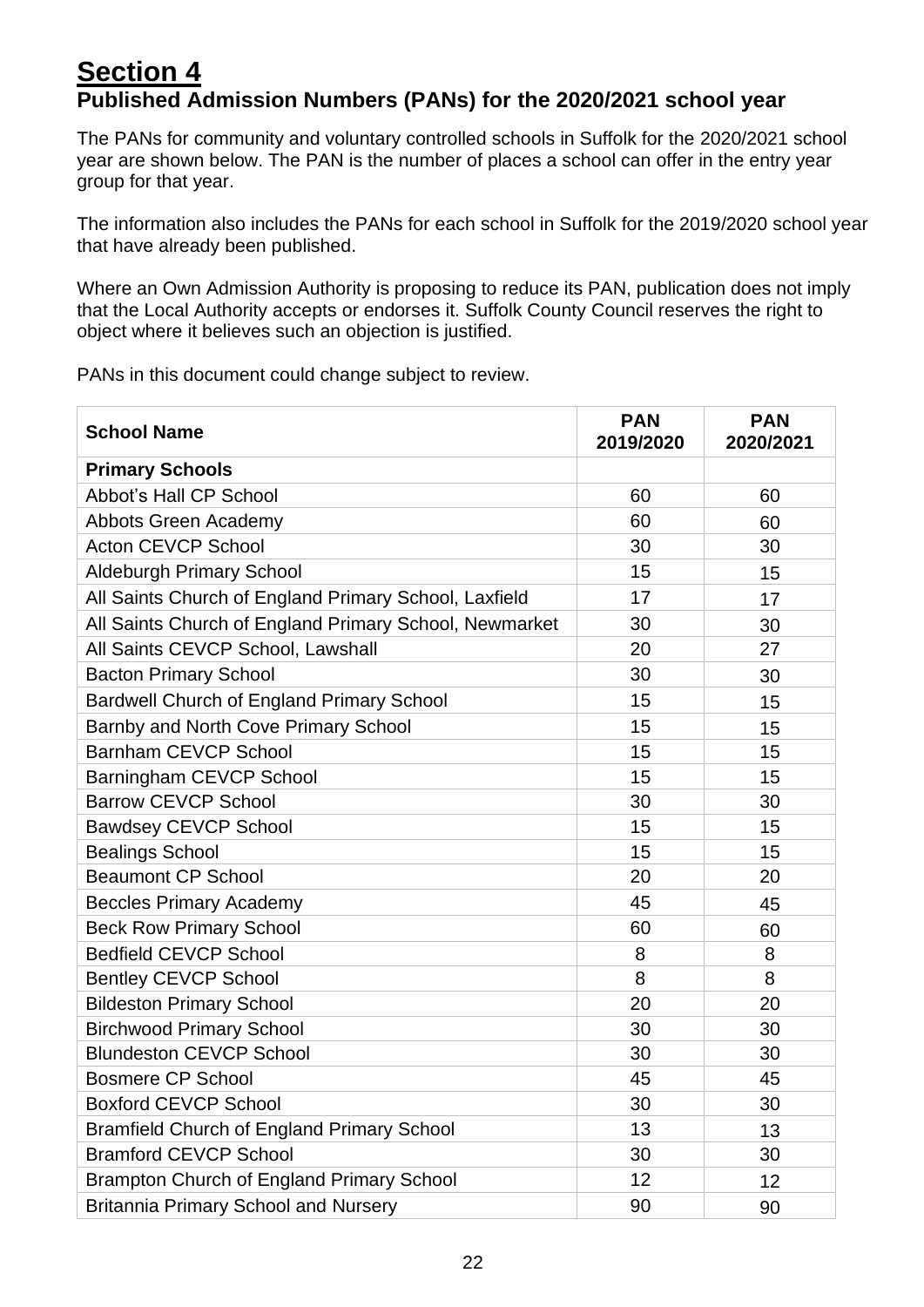| <b>School Name</b>                                 | <b>PAN</b><br>2019/2020 | <b>PAN</b><br>2020/2021 |
|----------------------------------------------------|-------------------------|-------------------------|
| <b>Broke Hall CP School</b>                        | 90                      | 90                      |
| <b>Brooklands Primary School</b>                   | 30                      | 30                      |
| <b>Bucklesham Primary School</b>                   | 15                      | 15                      |
| <b>Bungay Primary School</b>                       | 45                      | 45                      |
| <b>Bures CEVCP School</b>                          | 30                      | 30                      |
| <b>Burton End Primary Academy</b>                  | 60                      | 60                      |
| Capel St Mary CEVCP School                         | 45                      | 45                      |
| <b>Carlton Colville Primary School</b>             | 60                      | 60                      |
| <b>Castle Hill Infant School</b>                   | 90                      | 90                      |
| <b>Castle Hill Junior School</b>                   | 90                      | 90                      |
| <b>Causton Junior School</b>                       | 75                      | 75                      |
| <b>Cavendish CEVCP School</b>                      | 15                      | 15                      |
| <b>Cedars Park Primary School</b>                  | 60                      | 60                      |
| <b>Cedarwood CP School</b>                         | 60                      | 60                      |
| <b>Charsfield Church of England Primary School</b> | 10                      | 10                      |
| Chelmondiston Church of England Primary School     | 20                      | 20                      |
| <b>Chilton CP School</b>                           | 30                      | 30                      |
| <b>Clare CP School</b>                             | 30                      | 30                      |
| <b>Claydon Primary School</b>                      | 60                      | 75                      |
| <b>Clements CP School</b>                          | 60                      | 60                      |
| <b>Cliff Lane Primary School</b>                   | 60                      | 60                      |
| <b>Clifford Road Primary School</b>                | 60                      | 60                      |
| <b>Cockfield CEVCP School</b>                      | 15                      | 15                      |
| <b>Coldfair Green CP School</b>                    | 20                      | 20                      |
| <b>Colneis Junior School</b>                       | 90                      | 90                      |
| <b>Combs Ford Primary School</b>                   | 60                      | 60                      |
| <b>Copdock Primary School</b>                      | 10                      | 10                      |
| <b>Corton CEVAP School</b>                         | 16                      | 16                      |
| <b>Coupals Primary Academy</b>                     | 60                      | 60                      |
| Crawfords Church of England Primary School         | 15                      | 15                      |
| <b>Creeting St Mary CEVAP School</b>               | 15                      | 15                      |
| Dale Hall CP School                                | 60                      | 60                      |
| <b>Dell Primary School</b>                         | 60                      | 60                      |
| Dennington Church of England Primary School        | 11                      | 11                      |
| Earl Soham CP School                               | 12                      | 12                      |
| East Bergholt CEVCP School                         | 30                      | 30                      |
| <b>Easton Primary School</b>                       | 15                      | 15                      |
| <b>Edgar Sewter CP School</b>                      | 45                      | 45                      |
| <b>Elm Tree Primary School</b>                     | 60                      | 60                      |
| <b>Elmsett CEVCP School</b>                        | 13                      | 13                      |
| <b>Elmswell CP School</b>                          | 45                      | 45                      |
| Elveden Church of England Primary Academy          | 12                      | 15                      |
| <b>Exning Primary School</b>                       | 30                      | 30                      |
| Eyke Church of England Primary School              | 20                      | 20                      |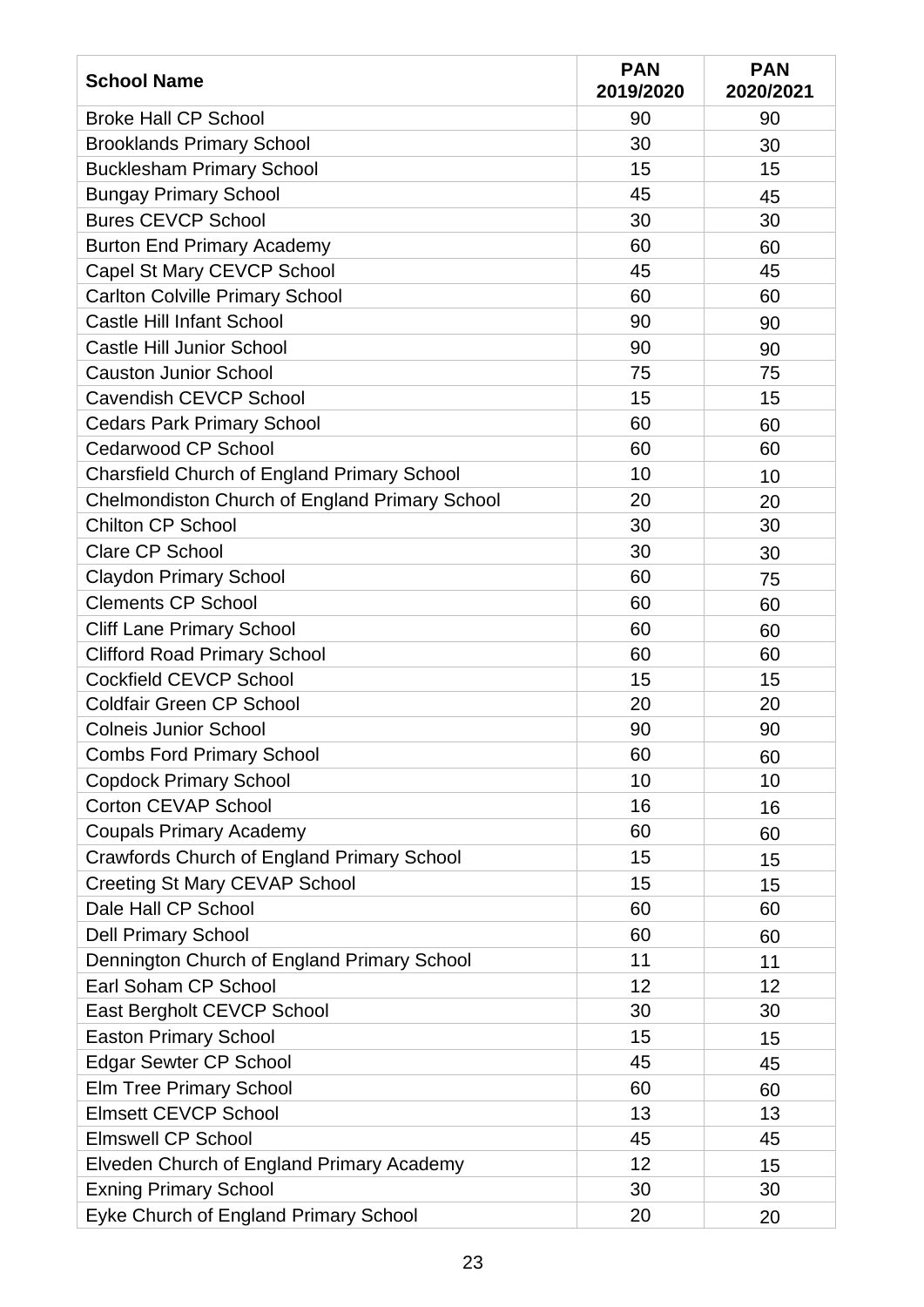| <b>School Name</b>                                            | <b>PAN</b><br>2019/2020 | <b>PAN</b><br>2020/2021 |
|---------------------------------------------------------------|-------------------------|-------------------------|
| <b>Fairfield Infant School</b>                                | 90                      | 90                      |
| <b>Forest Academy</b>                                         | 60                      | 60                      |
| Fressingfield Church of England Primary School                | 20                      | 20                      |
| Gislingham CEVCP School                                       | 15                      | 15                      |
| Glade Academy                                                 | 60                      | 60                      |
| <b>Glemsford Primary Academy</b>                              | 30                      | 30                      |
| <b>Gorseland Primary School</b>                               | 60                      | 60                      |
| <b>Grange CP School</b>                                       | 30                      | 30                      |
| Great Barton Church of England Primary Academy                | 30                      | 30                      |
| <b>Great Finborough CEVCP School</b>                          | 20                      | 20                      |
| <b>Great Heath Academy</b>                                    | 90                      | 90                      |
| <b>Great Waldingfield CEVCP School</b>                        | 30                      | 30                      |
| <b>Great Whelnetham CEVCP School</b>                          | 20                      | 20                      |
| <b>Grove Primary School</b>                                   | 45                      | 45                      |
| <b>Grundisburgh Primary School</b>                            | 28                      | 28                      |
| <b>Guildhall Feoffment CP School</b>                          | 45                      | 45                      |
| <b>Gunton Primary Academy</b>                                 | 45                      | 45                      |
| <b>Gusford Primary School</b>                                 | 90                      | 90                      |
| <b>Hadleigh CP School</b>                                     | 78                      | 78                      |
| <b>Halifax Primary School</b>                                 | 60                      | 60                      |
| <b>Handford Hall Primary School</b>                           | 45                      | 45                      |
| <b>Hardwick Primary School</b>                                | 45                      | 45                      |
| Hartest Church of England Primary School                      | 15                      | 15                      |
| <b>Heath Primary School</b>                                   | 90                      | 90                      |
| Helmingham CP School                                          | 11                      | 11                      |
| <b>Henley Primary School</b>                                  | 15                      | 15                      |
| <b>Hillside Primary School</b>                                | 90                      | 90                      |
| Hintlesham and Chattisham Church of England Primary<br>School | 14                      | 14                      |
| <b>Holbrook Primary School</b>                                | 26                      | 26                      |
| <b>Hollesley Primary School</b>                               | 15                      | 15                      |
| Holton St Peter Primary School                                | 15                      | 15                      |
| Honington CEVCP School                                        | 30                      | 30                      |
| <b>Hopton CEVCP School</b>                                    | 15                      | 15                      |
| Houldsworth Valley Primary Academy                            | 60                      | 60                      |
| <b>Howard CP School</b>                                       | 45                      | 45                      |
| <b>Hundon CP School</b>                                       | 15                      | 15                      |
| <b>Ickworth Park Primary School</b>                           | 30                      | 30                      |
| <b>Ilketshall St Lawrence School</b>                          | 15                      | 15                      |
| Ixworth Church of England Primary School                      | 30                      | 30                      |
| Kedington Primary Academy                                     | 30                      | 30                      |
| <b>Kelsale CEVCP School</b>                                   | 24                      | 24                      |
| <b>Kersey CEVCP School</b>                                    | 11                      | 11                      |
| Kessingland Church of England Primary Academy                 | 45                      | 45                      |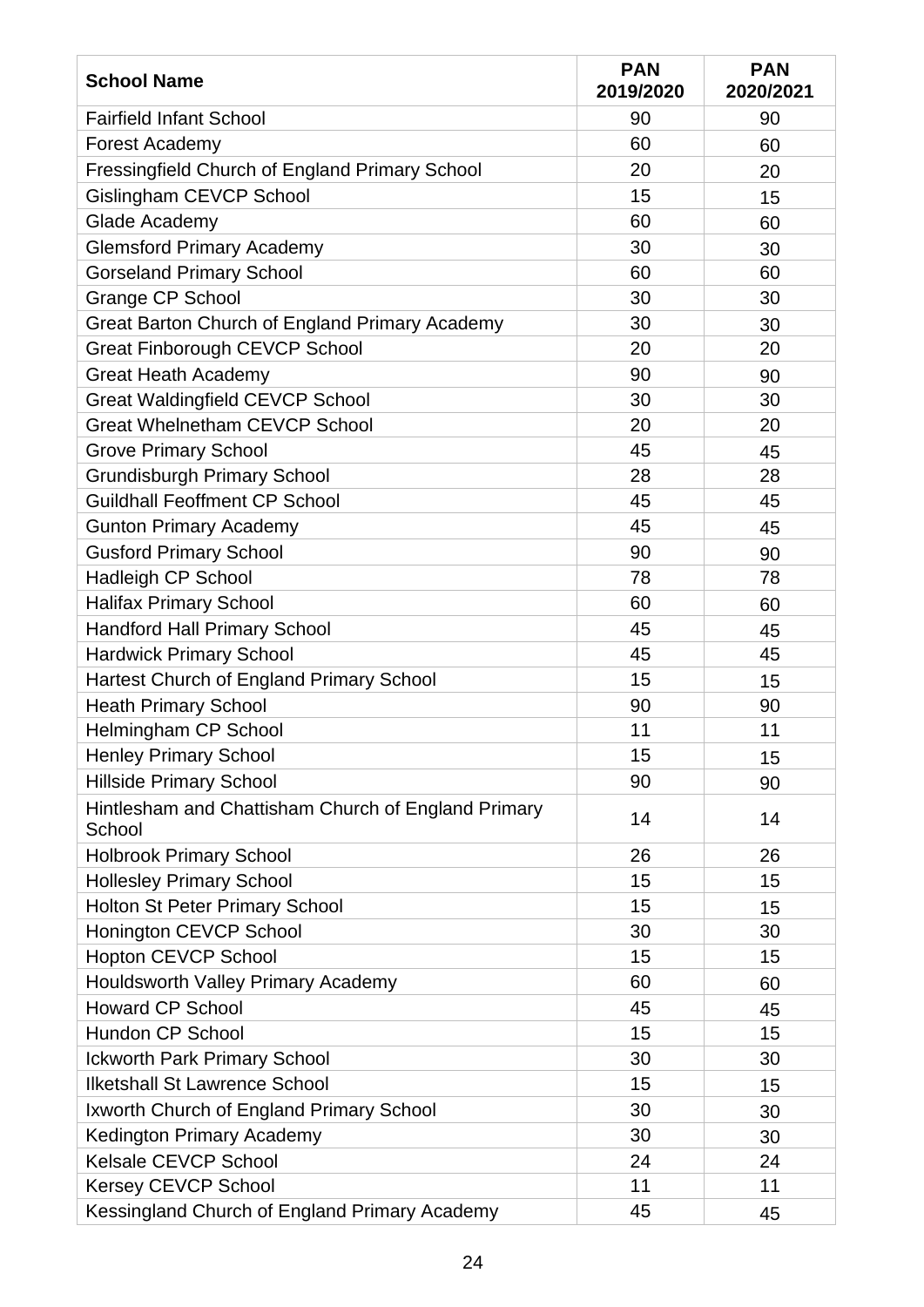| <b>School Name</b>                                 | <b>PAN</b><br>2019/2020 | <b>PAN</b><br>2020/2021 |
|----------------------------------------------------|-------------------------|-------------------------|
| <b>Kingsfleet Primary School</b>                   | 30                      | 30                      |
| <b>Kyson Primary School</b>                        | 60                      | 60                      |
| Lakenheath CP School                               | 45                      | 45                      |
| <b>Langer Primary Academy</b>                      | 30                      | 30                      |
| Laureate Community Academy                         | 30                      | 30                      |
| Lavenham CP School                                 | 15                      | 20                      |
| <b>Leiston Primary School</b>                      | 60                      | 60                      |
| Long Melford Church of England Primary School      | 30                      | 30                      |
| <b>Maidstone Infant School</b>                     | 75                      | 75                      |
| Martlesham Primary Academy                         | 20                      | 20                      |
| Mellis Church of England Primary School            | 26                      | 26                      |
| <b>Melton Primary School</b>                       | 30                      | 30                      |
| <b>Mendham Primary School</b>                      | 10                      | 10                      |
| <b>Mendlesham Primary School</b>                   | 15                      | 15                      |
| <b>Middleton Primary School</b>                    | 10                      | 10                      |
| Morland Church of England Primary School           | 56                      | 56                      |
| <b>Moulton CEVCP School</b>                        | 30                      | 30                      |
| Murrayfield Primary Academy                        | 54                      | 54                      |
| Nacton Church of England Primary School            | 14                      | 14                      |
| <b>Nayland Primary School</b>                      | 30                      | 30                      |
| New Cangle CP School                               | 30                      | 30                      |
| Northfield St Nicholas Primary Academy             | 60                      | 60                      |
| <b>Norton CEVCP School</b>                         | 30                      | 30                      |
| <b>Occold Primary School</b>                       | 10                      | 10                      |
| Old Newton Church of England Primary School        | 15                      | 15                      |
| Orford CEVAP School                                | 15                      | 15                      |
| <b>Otley Primary School</b>                        | 10                      | 13                      |
| <b>Oulton Broad Primary School</b>                 | 45                      | 45                      |
| <b>Paddocks Primary School</b>                     | 30                      | 30                      |
| <b>Pakefield Primary School</b>                    | 60                      | 60                      |
| Palgrave Church of England Primary School          | 9                       | 9                       |
| Phoenix St Peter Academy                           | 30                      | 30                      |
| Piper's Vale Primary Academy                       | 60                      | 60                      |
| Place Farm Primary Academy                         | 60                      | 60                      |
| <b>Poplars Primary School</b>                      | 78                      | 78                      |
| Pot Kiln Primary School                            | 45                      | 45                      |
| <b>Ranelagh Primary School</b>                     | 45                      | 45                      |
| Rattlesden Church of England Primary Academy       | 20                      | 20                      |
| <b>Ravensmere Infant School</b>                    | 20                      | 20                      |
| Ravenswood CP School                               | 60                      | 60                      |
| <b>Red Oak Primary School</b>                      | 60                      | 60                      |
| <b>Rendlesham Primary School</b>                   | 45                      | 45                      |
| <b>Reydon Primary School</b>                       | 30                      | 30                      |
| <b>Ringsfield Church of England Primary School</b> | 10                      | 10                      |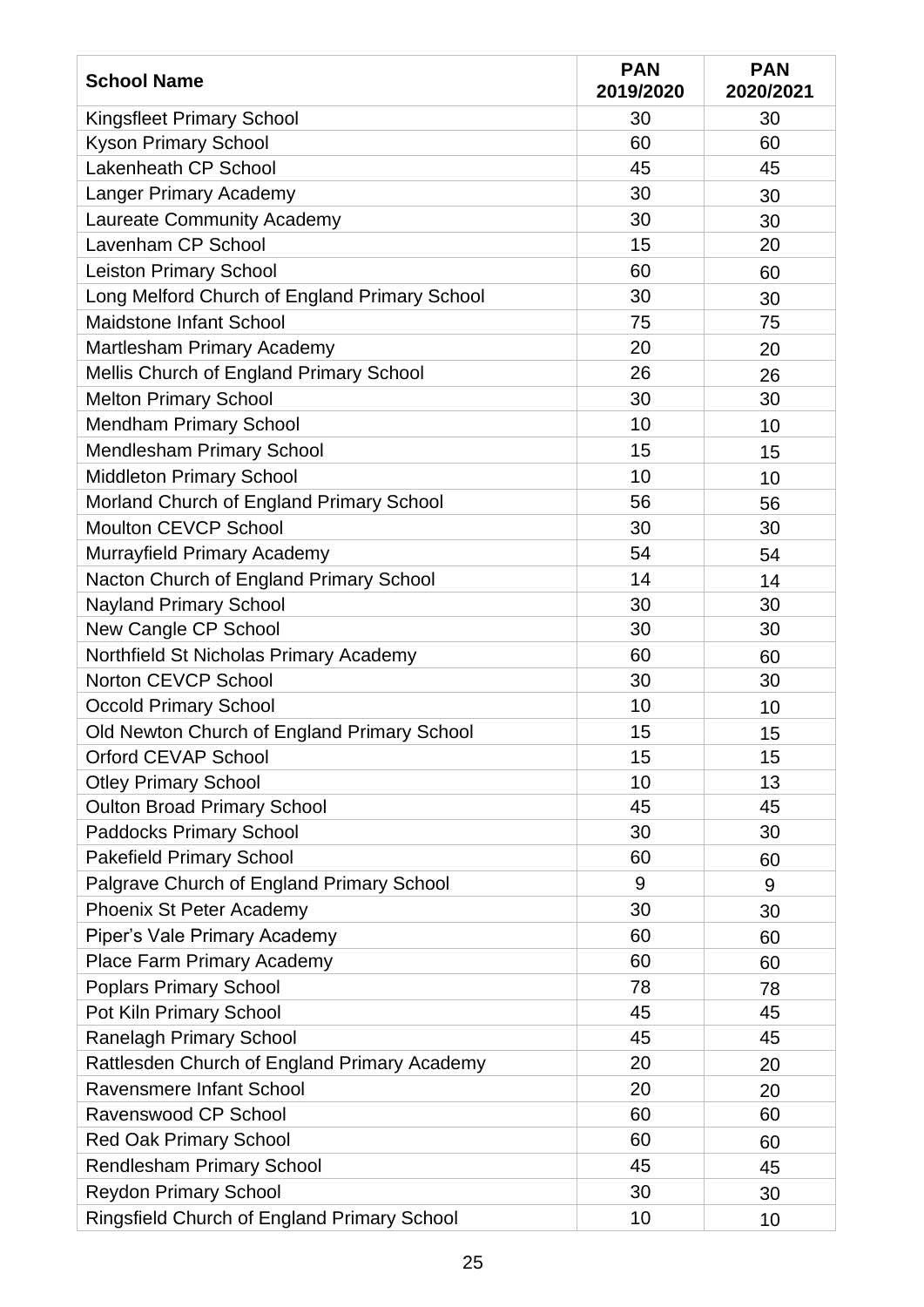| <b>School Name</b>                                     | <b>PAN</b><br>2019/2020 | <b>PAN</b><br>2020/2021 |
|--------------------------------------------------------|-------------------------|-------------------------|
| <b>Ringshall School</b>                                | 30                      | 30                      |
| <b>Risby CEVCP School</b>                              | 30                      | 30                      |
| <b>Roman Hill Primary School</b>                       | 75                      | 75                      |
| Rose Hill Primary School                               | 45                      | 45                      |
| Rougham Church of England Primary School               | 30                      | 30                      |
| <b>Rushmere Hall Primary School</b>                    | 90                      | 90                      |
| <b>Sandlings Primary School</b>                        | 38                      | 38                      |
| Saxmundham Primary School                              | 45                      | 45                      |
| Sebert Wood CP School                                  | 60                      | 60                      |
| Sexton's Manor CP School                               | 30                      | 30                      |
| <b>Shotley Primary School</b>                          | 28                      | 28                      |
| <b>Sidegate Primary School</b>                         | 90                      | 90                      |
| Sir Robert Hitcham CEVAP, Debenham                     | 30                      | 30                      |
| Sir Robert Hitcham's CEVAP, Framlingham                | 50                      | 50                      |
| Snape CP School                                        | 10                      | 10                      |
| <b>Somerleyton Primary School</b>                      | 8                       | 8                       |
| <b>Somersham Primary School</b>                        | 15                      | 15                      |
| Southwold Primary School                               | 15                      | 15                      |
| Springfield Infant School and Nursery                  | 87                      | 90                      |
| <b>Springfield Junior School</b>                       | 87                      | 87                      |
| <b>Sprites Primary Academy</b>                         | 60                      | 60                      |
| Sproughton Church of England Primary School            | 15                      | 15                      |
| St Benet's Catholic Primary School                     | 15                      | 15                      |
| St Botolph's CEVCP School                              | 30                      | 30                      |
| St Christopher's Church of England Primary School      | 60                      | 60                      |
| St Edmund's Primary School, Hoxne                      | 15                      | 15                      |
| St Edmund's Catholic Primary School, Bungay            | 15                      | 15                      |
| St Edmunds Catholic Primary School, Bury St Edmunds    | 60                      | 60                      |
| St Edmundsbury CEVAP School                            | 45                      | 45                      |
| St Felix Roman Catholic Primary School                 | 45                      | 45                      |
| <b>St Gregory CEVCP School</b>                         | 30                      | 30                      |
| St Helen's Primary School                              | 60                      | 60                      |
| St John's CEVAP School                                 | 30                      | 30                      |
| St Joseph's RCP School                                 | 25                      | 25                      |
| <b>St Louis Catholic Academy</b>                       | 45                      | 45                      |
| St Margaret's CEVAP School, Ipswich                    | 60                      | 60                      |
| St Margaret's Primary Academy, Lowestoft               | 60                      | 60                      |
| St Mark's Catholic Primary School                      | 30                      | 30                      |
| St Mary's CEVCP School, Benhall                        | 15                      | 15                      |
| St Mary's Church of England Academy, Mildenhall        | 60                      | 60                      |
| St Mary's Church of England Primary School, Hadleigh   | 30                      | 30                      |
| St Mary's Church of England Primary School, Woodbridge | 30                      | 30                      |
| St Mary's Roman Catholic Primary School, Lowestoft     | 30                      | 30                      |
| St Marys Catholic Primary School, Ipswich              | 30                      | 30                      |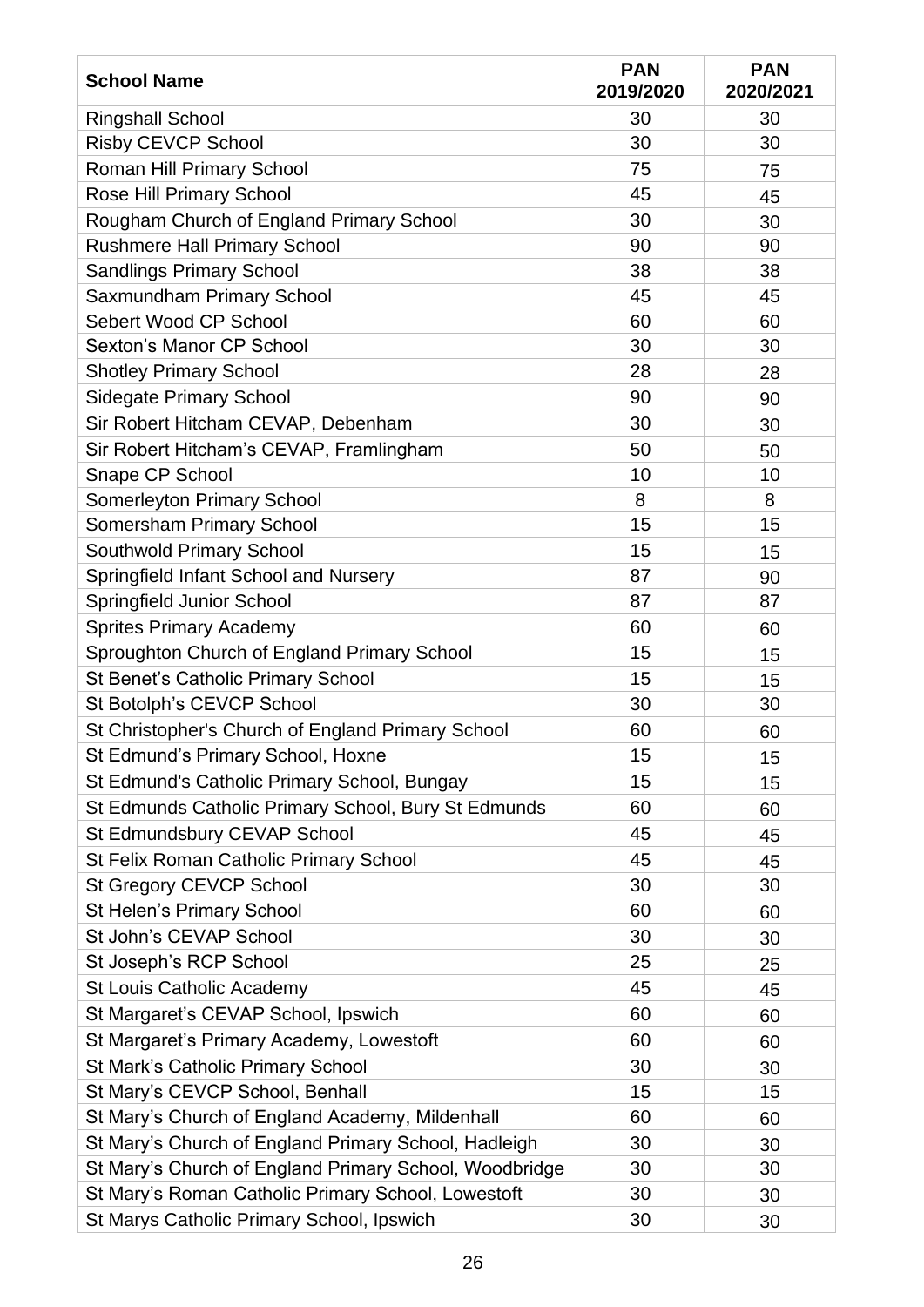| <b>School Name</b>                                    | <b>PAN</b><br>2019/2020     | <b>PAN</b><br>2020/2021     |
|-------------------------------------------------------|-----------------------------|-----------------------------|
| <b>St Matthew's CEVAP School</b>                      | 60                          | 60                          |
| <b>St Pancras Catholic Primary School</b>             | 30                          | 30                          |
| St Peter and St Paul Church of England Primary School | 30                          | 30                          |
| <b>Stanton CP School</b>                              | 30                          | 30                          |
| Stoke-by-Nayland Church of England Primary School     | 15                          | 15                          |
| <b>Stonham Aspal CEVAP School</b>                     | 30                          | 30                          |
| <b>Stradbroke Church of England Primary School</b>    | 20                          | 20                          |
| <b>Stratford St Mary Primary School</b>               | 15                          | 15                          |
| <b>Stutton Church of England Primary School</b>       | 13                          | 13                          |
| <b>Tattingstone CEVCP School</b>                      | 14                          | 14                          |
| The Albert Pye CP School                              | Year R - 40,<br>Year 3 - 20 | Year R - 40,<br>Year 3 - 20 |
| The Freeman CP School                                 | 30                          | 30                          |
| The Limes Primary Academy                             | 60                          | 60                          |
| The Oaks CP School                                    | 60                          | 60                          |
| The Pines Primary School                              | 30                          | 30                          |
| The Willows Primary School                            | 60                          | 60                          |
| <b>Thorndon CEVCP School</b>                          | 12                          | 12                          |
| <b>Thurlow CEVCP School</b>                           | 15                          | 15                          |
| Thurston Church of England Primary Academy            | 30                          | 30                          |
| <b>Tollgate Primary School</b>                        | 60                          | 60                          |
| <b>Trimley St Martin Primary School</b>               | 30                          | 30                          |
| <b>Trimley St Mary Primary School</b>                 | 60                          | 60                          |
| <b>Trinity CEVAP School</b>                           | 45                          | 45                          |
| <b>Tudor Church of England Primary School</b>         | 45                          | 45                          |
| <b>Waldringfield Primary School</b>                   | 15                          | 15                          |
| Walsham-le-Willows CEVCP School                       | 20                          | 20                          |
| <b>Wells Hall CP School</b>                           | 60                          | 60                          |
| <b>Wenhaston Primary School</b>                       | 14                          | 15                          |
| <b>West Row Academy</b>                               | 45                          | 45                          |
| <b>Westfield Primary Academy</b>                      | 60                          | 60                          |
| <b>Westgate CP School</b>                             | 60                          | 60                          |
| <b>Westwood Primary School</b>                        | 30                          | 30                          |
| <b>Wetheringsett CEVCP School</b>                     | 14                          | 14                          |
| <b>Whatfield CEVCP School</b>                         | 8                           | 8                           |
| <b>Whitehouse CP School</b>                           | 90                          | 90                          |
| <b>Whitton CP School</b>                              | 60                          | 60                          |
| <b>Wickham Market Primary School</b>                  | 40                          | 40                          |
| <b>Wickhambrook Primary Academy</b>                   | 30                          | 30                          |
| Wilby CEVCP School                                    | 14                          | 14                          |
| <b>Witnesham Primary School</b>                       | 15                          | 15                          |
| Wood Ley CP School                                    | 45                          | 45                          |
| <b>Woodbridge Primary School</b>                      | 30                          | 30                          |
| <b>Woodhall Primary School</b>                        | 60                          | 60                          |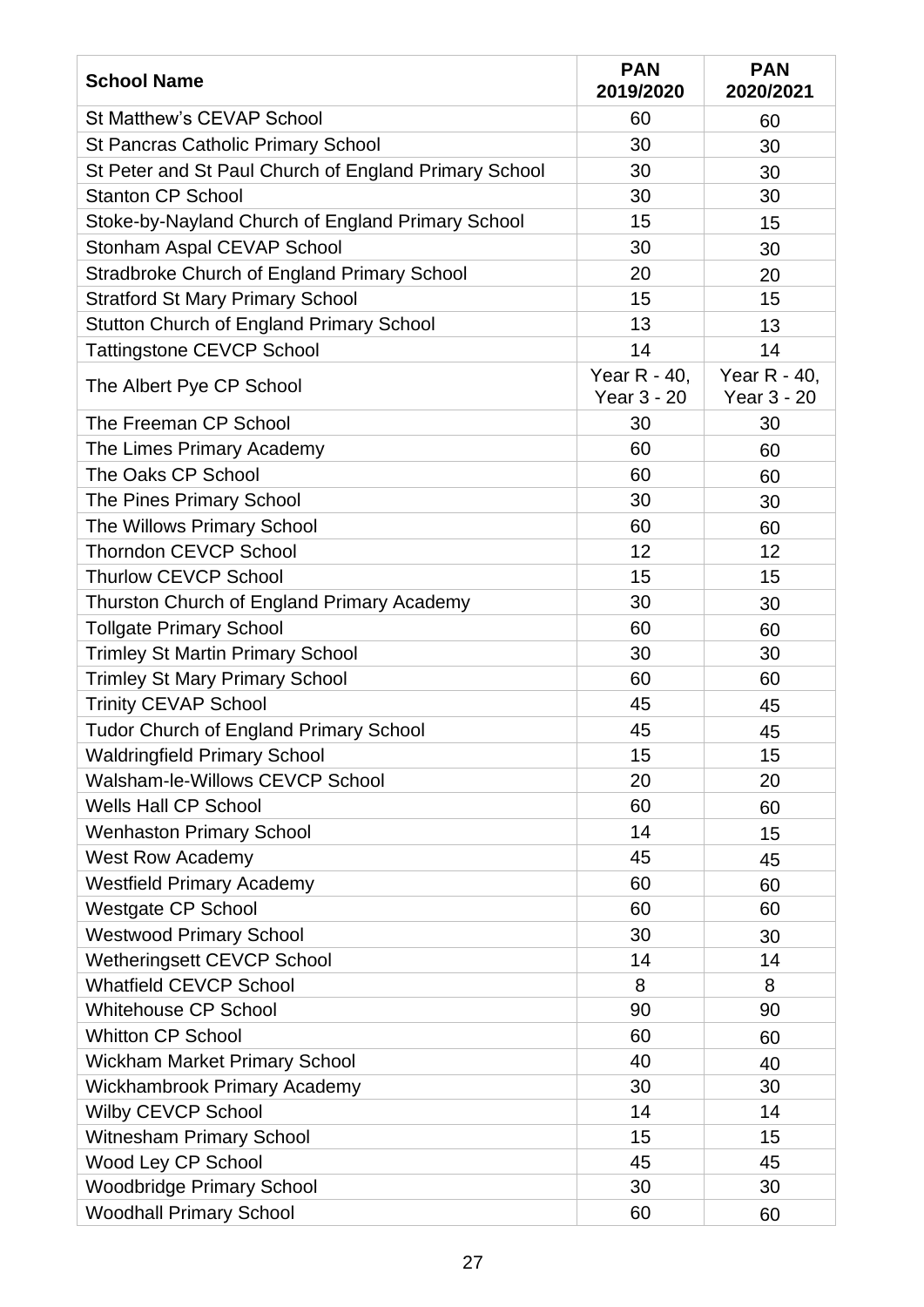| <b>School Name</b>                                | <b>PAN</b><br>2019/2020 | <b>PAN</b><br>2020/2021 |
|---------------------------------------------------|-------------------------|-------------------------|
| <b>Woods Loke Primary School</b>                  | 60                      | 60                      |
| <b>Woolpit Primary Academy</b>                    | 30                      | 30                      |
| Worlingham CEVCP School                           | 45                      | 45                      |
| Worlingworth CEVCP School                         | 9                       | 9                       |
| <b>Wortham Primary School</b>                     | 15                      | 15                      |
| <b>Yoxford and Peasenhall Primary School</b>      | 15                      | 15                      |
| <b>Middle Schools</b>                             |                         |                         |
| <b>Horringer Court Middle School</b>              | 100                     | 100                     |
| <b>Westley Middle School</b>                      | 116                     | 116                     |
| <b>Secondary Schools</b>                          |                         |                         |
| <b>Alde Valley Academy</b>                        | 112                     | 112                     |
| <b>Beccles Free School</b>                        | 120                     | 120                     |
| Benjamin Britten Academy of Music and Mathematics | 215                     | 215                     |
| <b>Bungay High School</b>                         | 180                     | 180                     |
| <b>Bury St Edmunds Technical Academy</b>          | 110                     | 110                     |
| <b>Castle Manor Academy</b>                       | 150                     | 150                     |
| <b>Chantry Academy</b>                            | 180                     | 180                     |
| <b>Claydon High School</b>                        | 149                     | 149                     |
| <b>Copleston High School</b>                      | 296                     | 326                     |
| <b>County Upper School</b>                        | 260                     | 220                     |
| Debenham High School                              | 125                     | 125                     |
| East Bergholt High School                         | 186                     | 186                     |
| East Point Academy                                | 180                     | 180                     |
| Farlingaye High School                            | 297                     | 297                     |
| <b>Felixstowe Academy</b>                         | 280                     | 280                     |
| <b>Hadleigh High School</b>                       | 174                     | 174                     |
| <b>Hartismere School</b>                          | 147                     | 147                     |
| <b>Holbrook Academy</b>                           | 120                     | 120                     |
| <b>IES Breckland</b>                              | 100                     | 100                     |
| Ipswich Academy                                   | 210                     | 210                     |
| <b>Ixworth Free School</b>                        | 120                     | 120                     |
| Kesgrave High School                              | 308                     | 308                     |
| King Edward VI CEVC Upper School                  | 240                     | 240                     |
| Mildenhall College Academy                        | 210                     | 210                     |
| Newmarket Academy                                 | 180                     | 180                     |
| Northgate High School                             | 252                     | 252                     |
| <b>Ormiston Denes Academy</b>                     | 200                     | 200                     |
| <b>Ormiston Endeavour Academy</b>                 | 180                     | 180                     |
| <b>Ormiston Sudbury Academy</b>                   | 160                     | 160                     |
| <b>Pakefield School</b>                           | 180                     | 180                     |
| <b>Samuel Ward Academy</b>                        | 230                     | 230                     |
| <b>Saxmundham Free School</b>                     | 120                     | 120                     |
| Sir John Leman High School                        | 240                     | 240                     |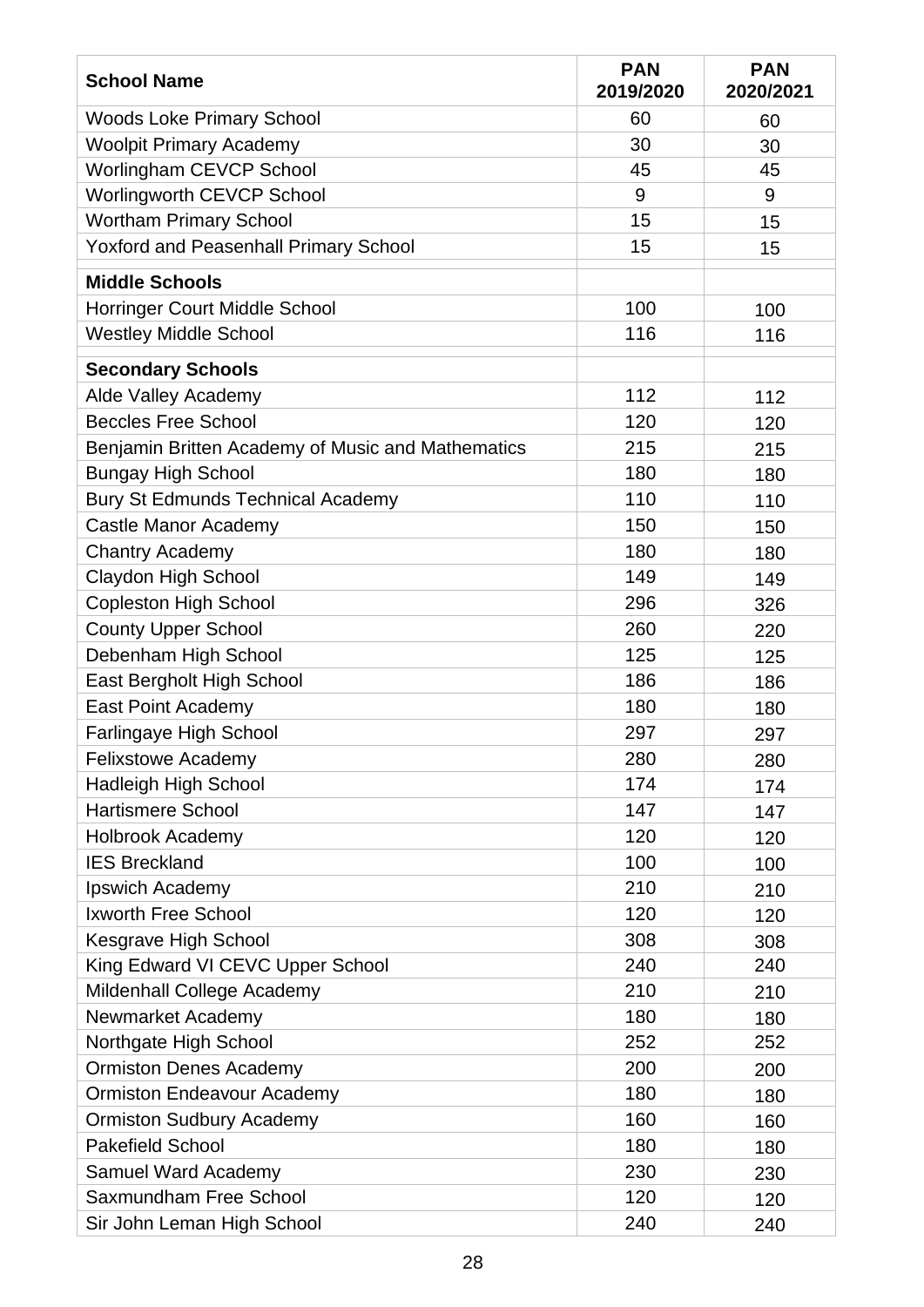| <b>School Name</b>                   | <b>PAN</b><br>2019/2020 | <b>PAN</b><br>2020/2021 |
|--------------------------------------|-------------------------|-------------------------|
| St Alban's Catholic High School      | 168                     | 168                     |
| <b>St Benedict's Catholic School</b> | 150                     | 150                     |
| Stoke High School - Ormiston Academy | 172                     | 172                     |
| <b>Stour Valley Community School</b> | 115                     | 115                     |
| <b>Stowmarket High School</b>        | 240                     | 240                     |
| <b>Stowupland High School</b>        | 180                     | 185                     |
| <b>Stradbroke High School</b>        | 87                      | 87                      |
| Sybil Andrews Academy                | 150                     | 150                     |
| <b>Thomas Gainsborough School</b>    | 240                     | 240                     |
| <b>Thomas Mills High School</b>      | 168                     | 168                     |
| <b>Thurston Community College</b>    | 300                     | 300                     |
| <b>Westbourne Academy</b>            | 224                     | 224                     |
| <b>Sixth Form</b>                    |                         |                         |
| <b>Bungay High School</b>            | 30                      | 30                      |
| <b>Bury St Edmunds STEM Academy</b>  | 100                     | 100                     |
| <b>Copleston High School</b>         | 100                     | 30                      |
| <b>County Upper School</b>           | 30                      | 30                      |
| Farlingaye High School               | 75                      | 75                      |
| <b>Felixstowe Academy</b>            | 100                     | 100                     |
| <b>Hartismere School</b>             | 100                     | 100                     |
| Kesgrave High School                 | 44                      | 44                      |
| King Edward VI CEVC Upper School     | 50                      | 50                      |
| Mildenhall College Academy           | 50                      | 50                      |
| Northgate High School                | 150                     | 150                     |
| <b>Ormiston Sudbury Academy</b>      | 30                      | 30                      |
| Samuel Ward Academy                  | 30                      | 30                      |
| Sir John Leman High School           | 25                      | 25                      |
| St Alban's Catholic High School      | 5                       | 5                       |
| <b>St Benedict's Catholic School</b> | 10                      | 10                      |
| <b>Stowmarket High School</b>        | 25                      | 15                      |
| <b>Stowupland High School</b>        | 20                      | 20                      |
| <b>Thomas Gainsborough School</b>    | 20                      | 20                      |
| <b>Thomas Mills High School</b>      | 95                      | 95                      |
| <b>Thurston Community College</b>    | 50                      | 50                      |
| <b>Nursery</b>                       |                         |                         |
| <b>Highfield Nursery</b>             | 104                     | 104                     |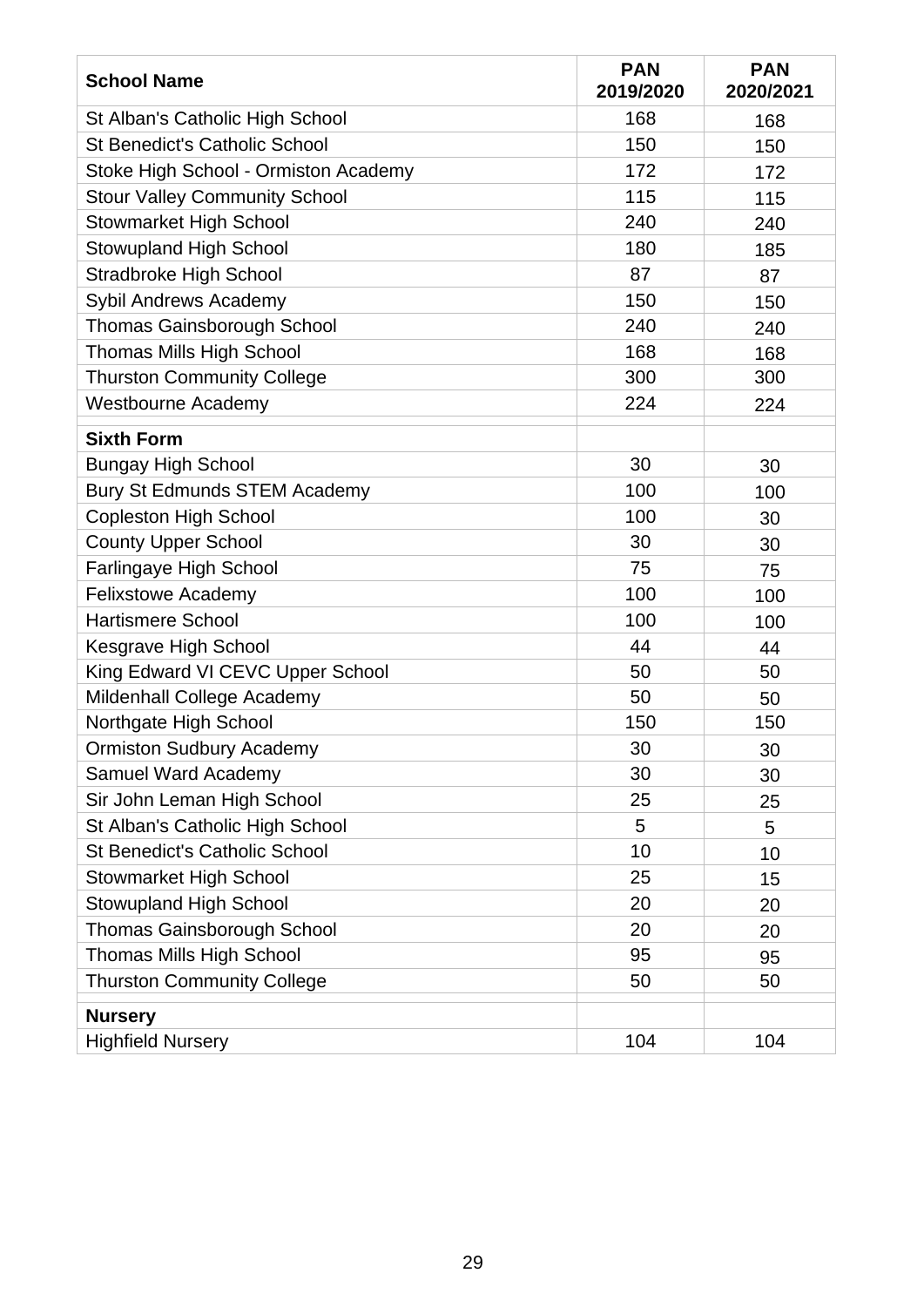# <span id="page-29-0"></span>**Section 5 Suffolk's Relevant Area for Admissions**

The School Admissions Code 2014 requires Local Authorities to establish relevant area(s) for admission policy consultations.

**Definition:** the relevant area is the area in which admission authorities must consult with schools regarding their proposed admission arrangements before finalising them. The Local Authority is required to consult on and review its relevant area every 2 years.

### **The Local Authority consults on the admission arrangements for community and voluntary controlled schools with:**

- − All community, voluntary controlled, voluntary aided, foundation, free schools and academies within Suffolk;
- − All special schools and Pupil Referral Units within Suffolk;
- − Three neighbouring Local Authorities (Norfolk, Essex and Cambridgeshire);
- − The Church of England in Suffolk (Diocese of St Edmundsbury and Ipswich), The Church of England (Diocese of Norwich), The Roman Catholic Diocese of East Anglia;
- − Parents of children in Suffolk schools who will be in the normal year of entry for which the admissions consultation applies.
- − Parents of children in Suffolk playgroups, children centres, nurseries and pre-schools who will be in the normal year of entry for which the admissions consultation applies.

# **Primary voluntary aided schools, having first consulted with the Diocese, consult with**:

- − Suffolk County Council;
- − All other primary and middle schools within their Locality (see Appendix 1);
- − All other primary and middle schools within a 3 mile radius of the school;
- − Any neighbouring Local Authority within a 5 mile radius of the school;
- − Playgroups, children centres, nurseries and pre-schools within their Locality and within a 2 mile radius of the school.

### **Secondary voluntary aided schools, having first consulted with the Diocese, consult with:**

- − Suffolk County Council;
- − All primary, middle and secondary schools within their Locality (see Appendix 1);
- − All other primary and middle schools within a 3 mile radius of the school;
- − All other secondary schools within a 5 mile radius of the school;
- − Any neighbouring Local Authority within a 5 mile radius of the school.

# **Primary academies, foundation and free schools consult with:**

- − Suffolk County Council;
- − All other primary and middle schools within their Locality (see Appendix 1);
- − All other primary and middle schools within a 2 mile radius of the school;
- − Any neighbouring Local Authority within a 5 mile radius of the school;
- − Playgroups, children centres, nurseries and pre-schools within their Locality and within a 2 mile radius of the school.

# **Secondary academies, foundation and free schools consult with:**

- − Suffolk County Council;
- − All primary, middle and secondary schools within their Locality (see Appendix 1);
- − All other primary and middle within a 3 mile radius of the school;
- − All other secondary schools within a 5 mile radius of the school;
- − Any neighbouring Local Authority within a 5 mile radius of the school.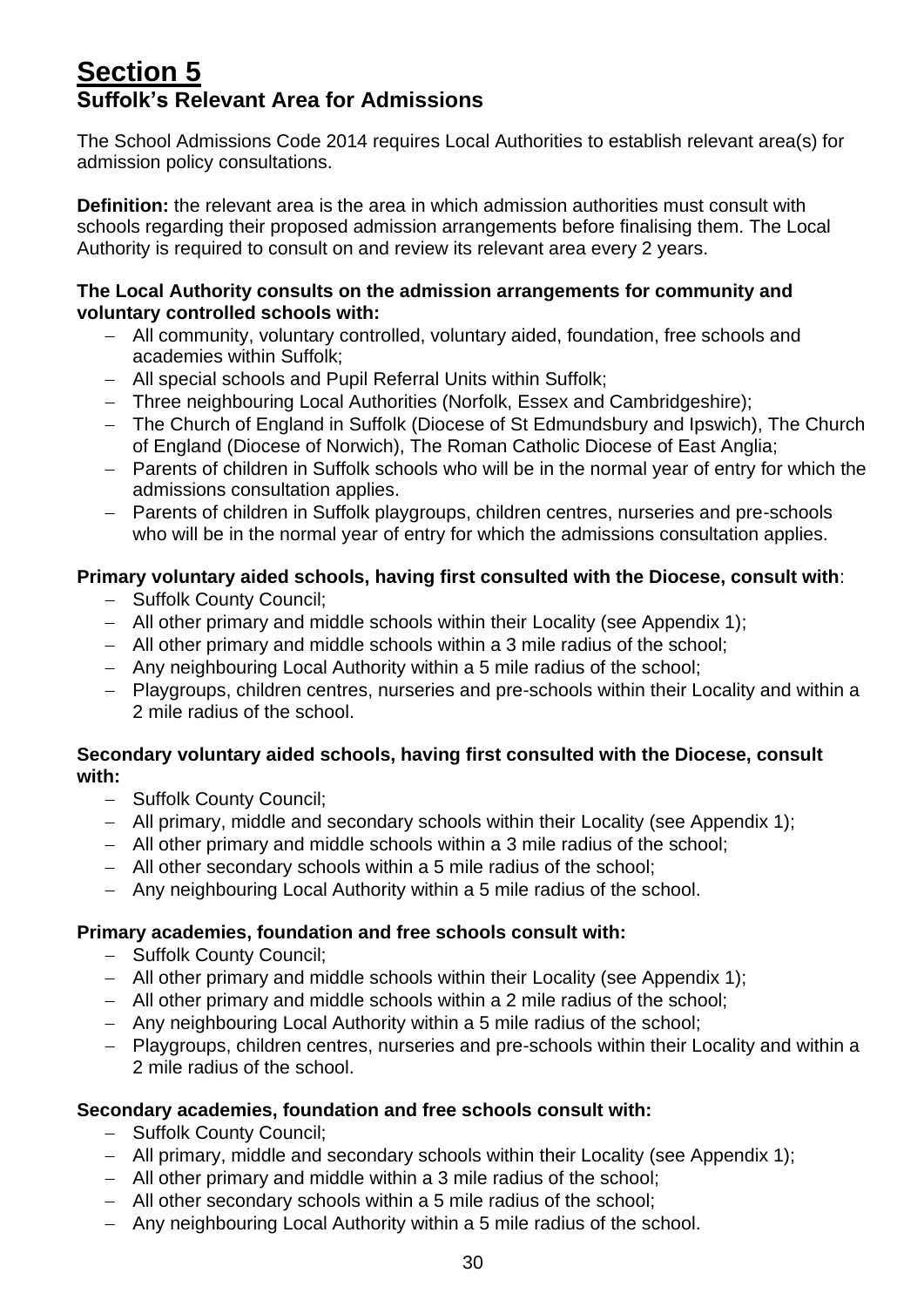# **Appendix One shows a list of schools in each locality**

### **Central Primary Schools:**

Abbot's Hall CP School All Saints Church of England Primary School, Laxfield Bacton Primary School Bardwell Church of England Primary **School** Barnham CEVCP School Barningham CEVCP School Bedfield CEVCP School Bosmere CP School Cedars Park Primary School Chilton CP School Cockfield CEVCP School Combs Ford Primary School Crawfords Church of England Primary **School** Creeting St Mary CEVAP School Elmswell CP School Fressingfield Church of England Primary **School** Gislingham Church of England Primary **School** Great Barton Church of England Primary Academy Great Finborough CEVCP School Helmingham CP School Honington CEVCP School Hopton CEVCP School Ixworth Church of England Primary School Mellis Church of England Primary School Mendham Primary School Mendlesham Primary School Norton CEVCP School

### **Central Secondary Schools:**

Debenham High School Hartismere School Ixworth Free School Stowmarket High School

### **Coastal Primary Schools:**

Aldeburgh Primary School Bawdsey CEVCP School Bealings School Benhall St Mary's CEVCP School Birchwood Primary School Bucklesham Primary School Causton Junior School Cedarwood CP School Charsfield Church of England Primary **School** 

Occold Primary School Old Newton Church of England Primary **School** Palgrave Church of England Primary **School** Rattlesden Church of England Primary Academy Ringshall School Rougham Church of England Primary School Sir Robert Hitcham CEVAP School, Debenham St Botolph's CEVCP School St Edmund's Primary School St Peter and St Paul Church of England Primary School Stanton CP School Stonham Aspal CEVAP School Stradbroke Church of England Primary **School** The Freeman CP School Thorndon CEVCP School Thurston Church of England Primary Academy Trinity CEVAP School Walsham-le-Willows CEVCP School Wetheringsett CEVCP School Wilby CEVCP School Wood Ley CP School Woolpit Primary Academy Worlingworth CEVCP School Wortham Primary School

Stowupland High School Stradbroke High School Thurston Community College

Coldfair Green CP School Colneis Junior School Dennington Church of England Primary **School** Earl Soham CP School Easton Primary School Eyke Church of England Primary School Fairfield Infant School Gorseland Primary School Grange CP School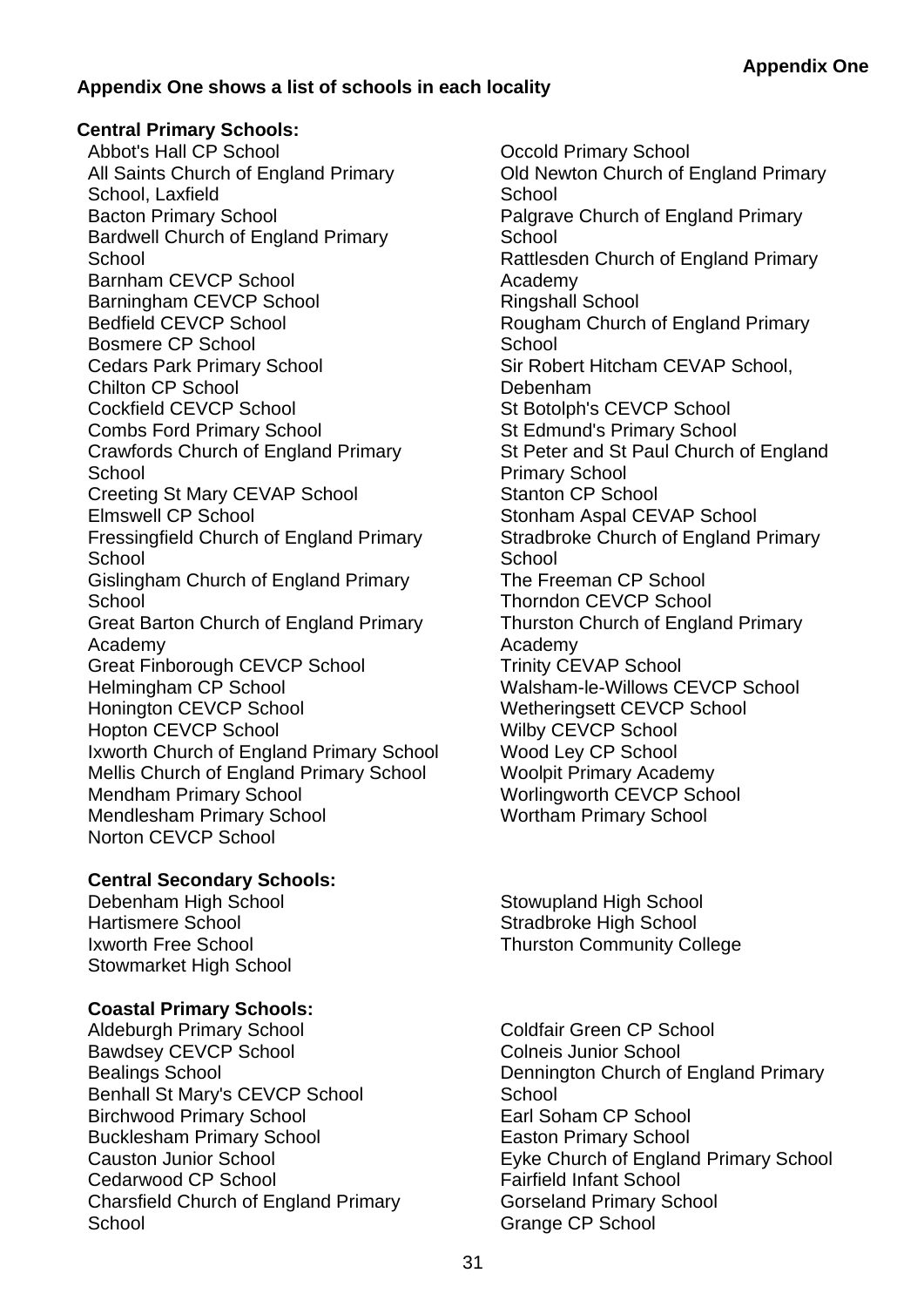Grundisburgh Primary School Heath Primary School Hollesley Primary School Kelsale CEVCP School Kingsfleet Primary School Kyson Primary School Langer Primary Academy Leiston Primary School Maidstone Infant School Martlesham Primary Academy Melton Primary School Middleton Primary School Nacton Church of England Primary School Orford CEVAP School Otley Primary School

### **Coastal Secondary Schools:**

Alde Valley Academy Farlingaye High School Felixstowe Academy

### **Lowestoft and Waveney Primary Schools:**

Barnby and North Cove Primary School Beccles Primary Academy Blundeston CEVCP School Bramfield Church of England Primary **School** Brampton Church of England Primary **School** Bungay Primary School Carlton Colville Primary School Corton CEVAP School Dell Primary School Edgar Sewter Primary School Elm Tree Primary School (Academy) Grove Primary School Gunton Primary Academy Holton St Peter Primary School Ilketshall St Lawrence School Kessingland Church of England Primary Academy Northfield St Nicholas Primary Academy Oulton Broad Primary School

### **Lowestoft and Waveney Secondary Schools:**

Beccles Free School Benjamin Britten Academy of Music and **Mathematics** Bungay High School

### **North East Ipswich Primary Schools:**

Britannia Primary School and Nursery Broke Hall CP School Cliff Lane Primary School Clifford Road Primary School

Rendlesham Primary School Sandlings Primary School Saxmundham Primary School Sir Robert Hitcham's CEVAP School, **Framlingham** Snape CP School St Mary's Church of England Primary School, Woodbridge Trimley St Martin Primary School Trimley St Mary Primary School Waldringfield Primary School Wickham Market Primary School Woodbridge Primary School Yoxford and Peasenhall Primary School

Kesgrave High School Saxmundham Free School Thomas Mills High School

Pakefield Primary School Phoenix St Peter Academy Poplars Primary School Ravensmere Infant School Red Oak Primary School Reydon Primary School Ringsfield Church of England Primary **School** Roman Hill Primary School Somerleyton Primary School Southwold Primary School St Benet's Catholic Primary School St Edmund's Catholic Primary School, **Bungay** St Margaret's Primary Academy St Mary's RCP School The Albert Pye CP School Wenhaston Primary School Westwood Primary School Woods Loke Primary School Worlingham CEVCP School

East Point Academy Ormiston Denes Academy Pakefield School Sir John Leman High School

Morland Church of England Primary **School** Murrayfield Primary Academy Piper's Vale Primary Academy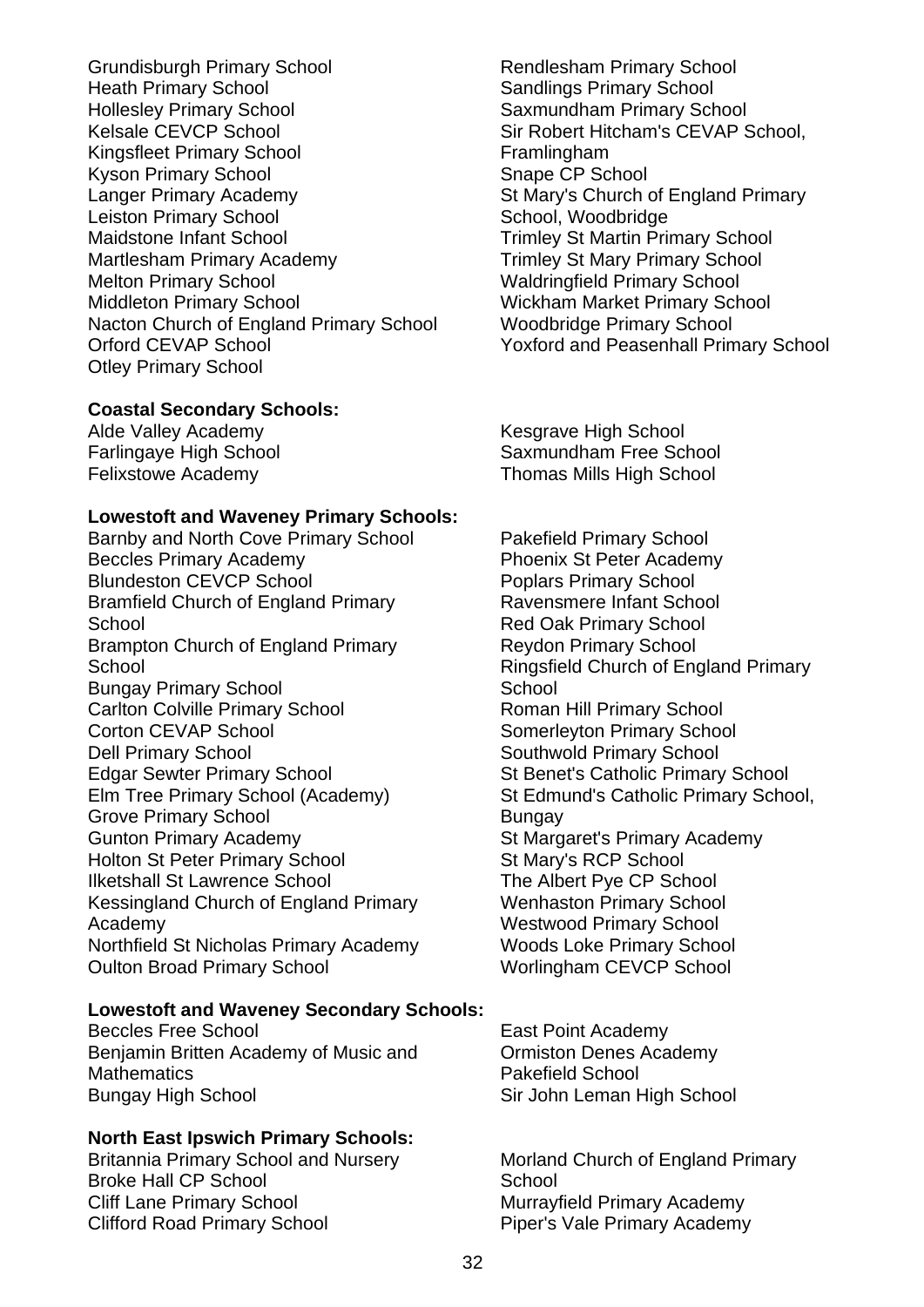Ravenswood CP School Rose Hill Primary School Rushmere Hall Primary School Sidegate Primary School

### **North East Ipswich Secondary Schools:**

Copleston High School Ipswich Academy

### **South Suffolk Primary Schools:**

Acton CEVCP School Beaumont CP School Bentley CEVCP School Bildeston Primary School Boxford CEVCP School Brooklands Primary School Bures CEVCP School Capel St Mary CEVCP School Cavendish CEVCP School Chelmondiston Church of England Primary **School** Copdock Primary School East Bergholt CEVCP School Elmsett CEVCP School Glemsford Primary Academy Great Waldingfield CEVCP School Hadleigh CP School Hartest Church of England Primary School Hintlesham and Chattisham Church of England Primary School Holbrook Primary School

### **South Suffolk Secondary Schools:**

East Bergholt High School Hadleigh High School Holbrook Academy

### **South West Ipswich Primary Schools:**

Bramford CEVCP School Castle Hill Infants School Castle Hill Junior School Claydon Primary School Dale Hall CP School Gusford Primary School Halifax Primary School Handford Hall Primary School Henley Primary School Hillside Primary School Ranelagh Primary School Somersham Primary School Springfield Infant School and Nursery St Helen's Primary School St John's CEVAP School St Margaret's CEVAP School St Mary's Catholic Primary School

Northgate High School St Alban's Catholic High School

Kersey CEVCP School Lavenham CP School Long Melford Church of England Primary **School** Nayland Primary School Pot Kiln Primary School Shotley Primary School St Gregory CEVCP School St Joseph's RCP School St Mary's Church of England Primary School, Hadleigh Stoke-by-Nayland Church of England Primary School Stratford St Mary Primary School Stutton Church of England Primary School Tattingstone CEVCP School Tudor Church of England Primary School Wells Hall Primary School Whatfield CEVCP School Woodhall Primary School

Ormiston Sudbury Academy Thomas Gainsborough School

Springfield Junior School Sprites Primary Academy Sproughton Church of England Primary School St Mark's Catholic Primary School St Matthew's CEVAP School St Pancras' Catholic Primary School The Oaks Primary School The Willows Primary School Whitehouse CP School Whitton Community Primary School Witnesham Primary School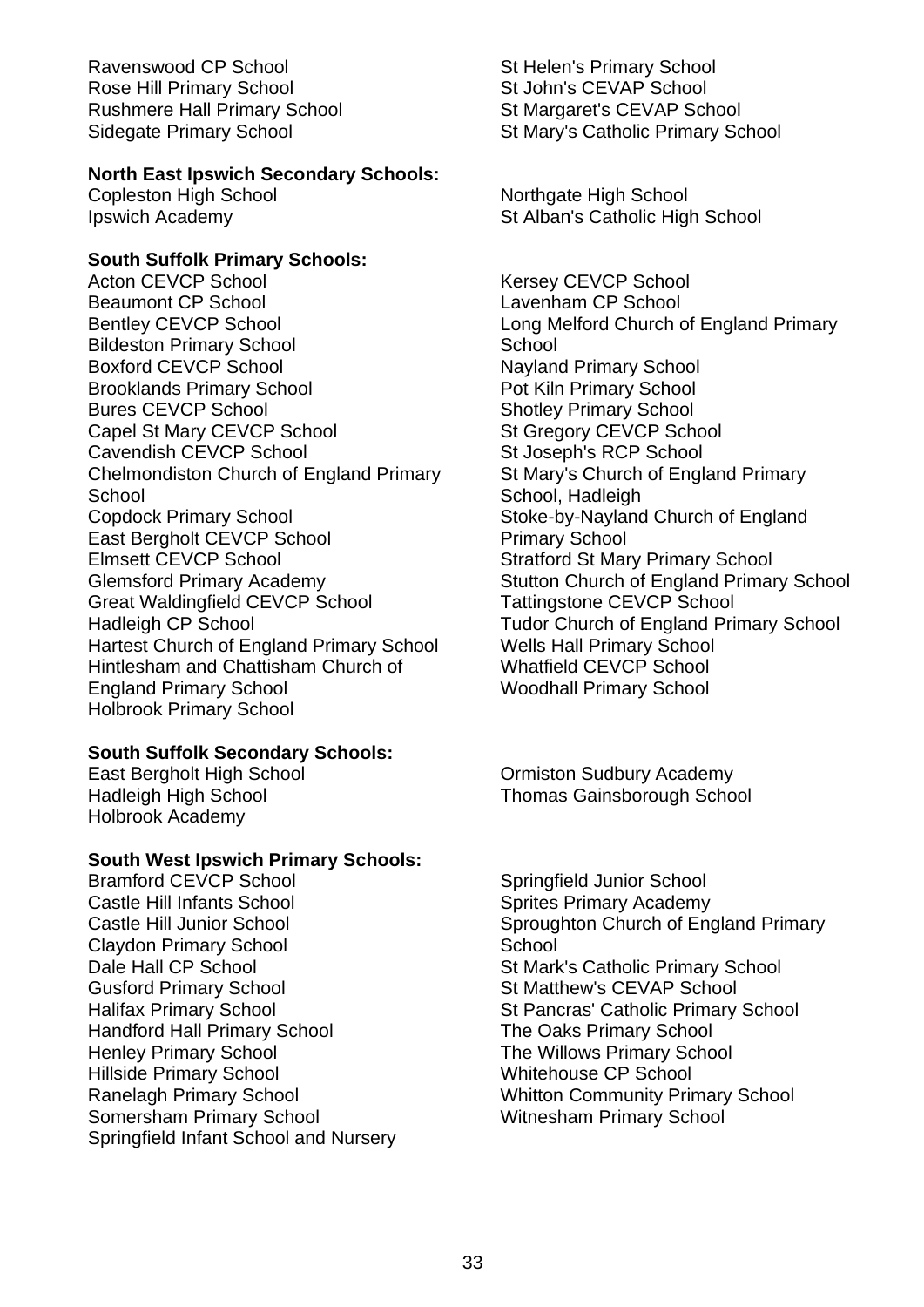# **South West Ipswich Secondary Schools:**

Chantry Academy Claydon High School Ormiston Endeavour Academy

# **West Suffolk Primary Schools:**

Abbots Green Academy All Saints Church of England Primary School, Newmarket All Saints CEVCP School, Lawshall Barrow CEVCP School Beck Row Primary Academy Burton End Primary Academy Clare CP School Clements Primary Academy Coupals Primary Academy Elveden Church of England Primary Academy Exning Primary School Forest Academy Glade Academy Great Heath Academy Great Whelnetham CEVCP School Guildhall Feoffment CP School Hardwick Primary School Houldsworth Valley Primary Academy Howard CP School Hundon CP School Ickworth Park Primary School Kedington Primary Academy

**West Suffolk Middle Schools:**

Horringer Court Middle School Westley Middle School

# **West Suffolk Secondary Schools:**

Castle Manor Academy County Upper School IES Breckland King Edward VI CEVC Upper School Mildenhall College Academy

Stoke High School - Ormiston Academy Westbourne Academy

Lakenheath CP School Laureate Community Academy Moulton CEVCP School New Cangle CP School Paddocks Primary School Place Farm Primary Academy Risby CEVCP School Sebert Wood CP School Sexton's Manor CP School St Christopher's Church of England Primary School St Edmund's Catholic Primary School, Bury St Edmunds St Edmundsbury CEVAP School St Felix RCP School St Louis Catholic Academy St Mary's Church of England Academy Thurlow CEVCP School Tollgate Primary School West Row Academy Westfield Primary Academy Westgate CP School Wickhambrook Primary Academy

Newmarket Academy Samuel Ward Academy St Benedict's Catholic School Stour Valley Community School Sybil Andrews Academy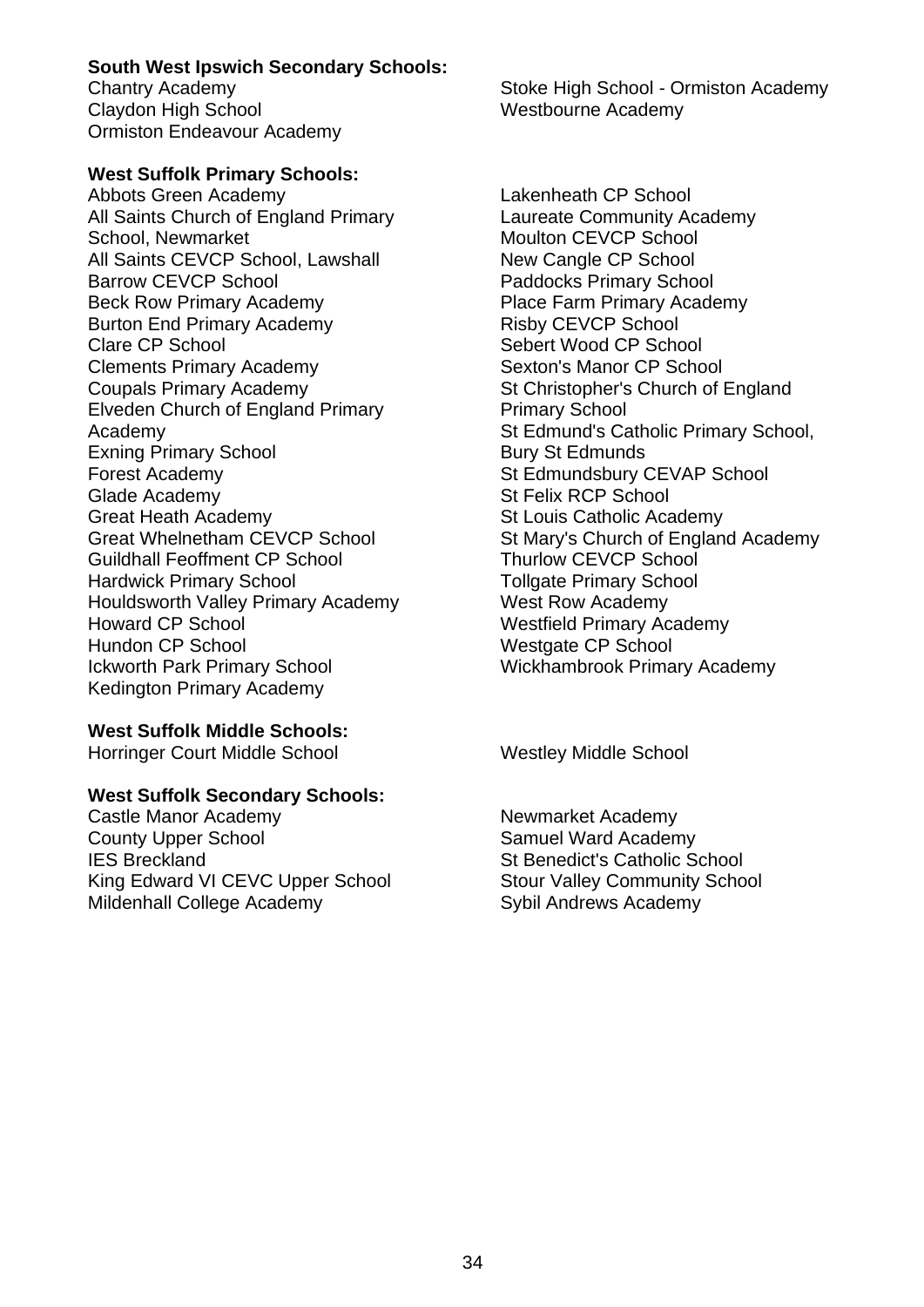

**FORM SIF ORM SIF** 

# <span id="page-34-0"></span>**Supplementary Information Form (SIF) 2020/2021: To support applications to Church of England Voluntary Controlled Schools in Suffolk**

This form must be used where parents or carers wish to express a preference for a voluntary controlled school on the grounds that the child and/or family are practising members of the Church of England (or other church within the Worldwide Anglican Communion).

This form will enable Suffolk County Council (as the admissions authority for voluntary controlled schools in Suffolk) to assess whether the application can be considered under the religious grounds criterion. It is not compulsory to complete this form.

**This is not an application form.** Applications for a school place must be made by using the online facility or by completing a paper application form.

If you are applying for more than one voluntary controlled school under the religious grounds criterion, only one SIF needs to be completed.

**Do not use this form to support an application for a voluntary aided school or academy. Contact the voluntary aided school or academy direct for a SIF.**

### **Please refer to the details of the school's admissions criteria before you apply.**

We strongly recommend that you read the relevant guide Admissions to Schools in Suffolk and the relevant Directory of Schools in Suffolk. The guide and directories are available online at **www.suffolk.gov.uk/admissions**.

We do not acknowledge receipt of SIF's and strongly suggest that you get proof of postage.

### **Please print in capital letters**

**Child's legal last name Child's first name Child's middle name Child's date of birth Child's current address Telephone numbers for** 

**parent/carer**

**Email address for parent/carer**

### **Which Church do you and/or your child attend?**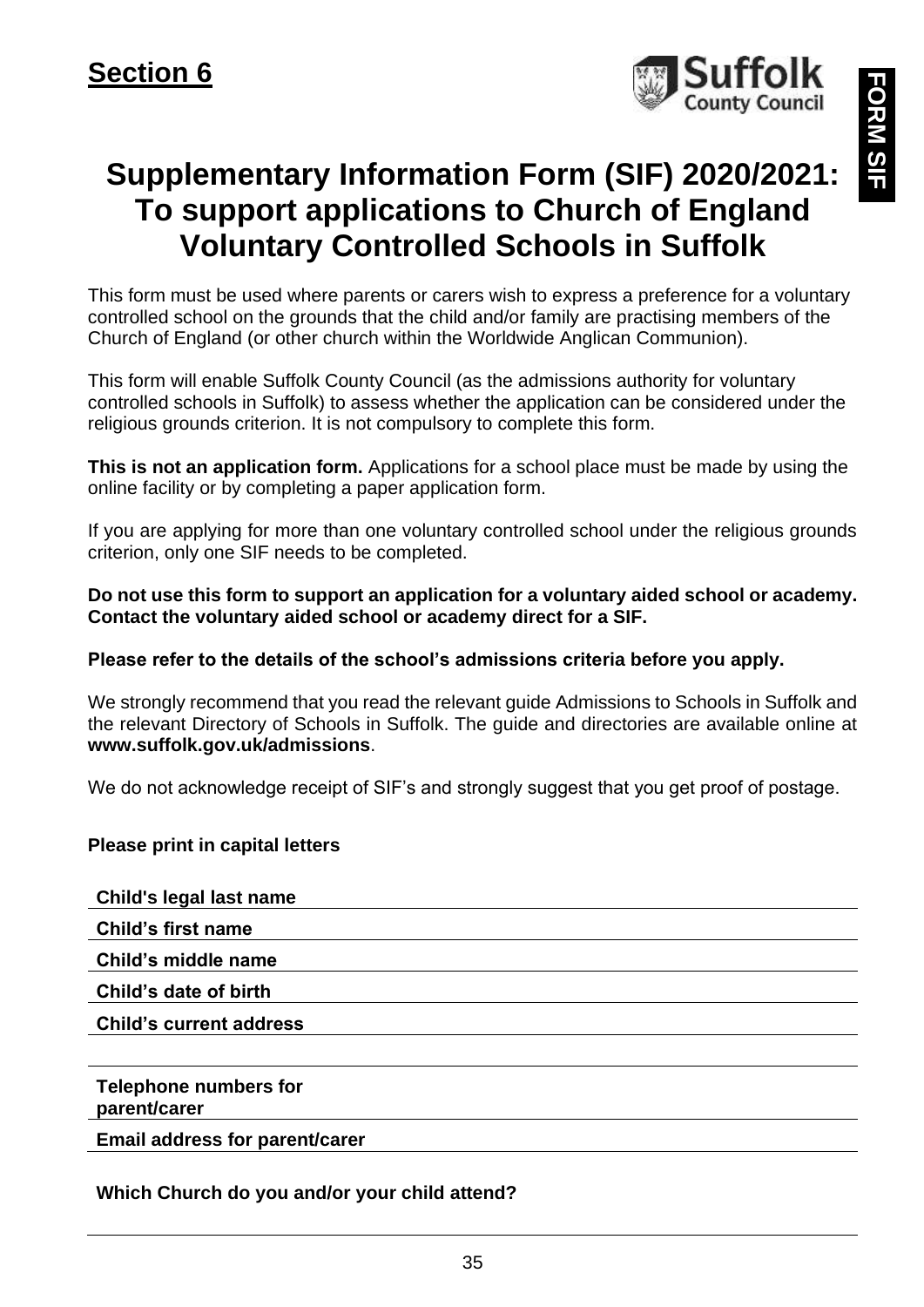**Are you and/or your child a practising member of the Church of England, which means you and/or your child go to an Anglican church regularly, that is to say at least once a month?** (please tick)

**Yes No**

**Are you and/or your child a practising member of a church within the Worldwide Anglican Communion, which means you and/or your child go to an Anglican church regularly, that is to say at least once a month?** (please tick)

**Yes No**

**What was your previous Church (if you have recently moved)**

If you have changed churches during the past year, please provide details of your previous Priest

**Name**

**Address**

To be completed by your Priest (If there is currently no Priest available a senior church officer may sign. In this situation please provide a reason why a Priest did not sign)

**I can confirm, to the best of my knowledge, that the above information is accurate.**

| <b>Signed</b>                                |
|----------------------------------------------|
| <b>Dated</b>                                 |
| Reason for Priest not signing, if applicable |
| <b>Name</b>                                  |
| <b>Position</b>                              |
| <b>Address</b>                               |

Please return this form to:

**The Admissions Team, Endeavour House, 8 Russell Road, Ipswich, Suffolk, IP1 2BX**

Telephone: 0345 600 0981. Email: admissions@suffolk.gov.uk

### **Do not return this Supplementary Information Form to a school**

### **Data Protection:**

Our Privacy Notice is available at **[www.suffolk.gov.uk/CYPprivacynotice](http://www.suffolk.gov.uk/CYPprivacynotice)**. This privacy notice tells you what information Children's Services collects and uses, and your rights regarding your information.